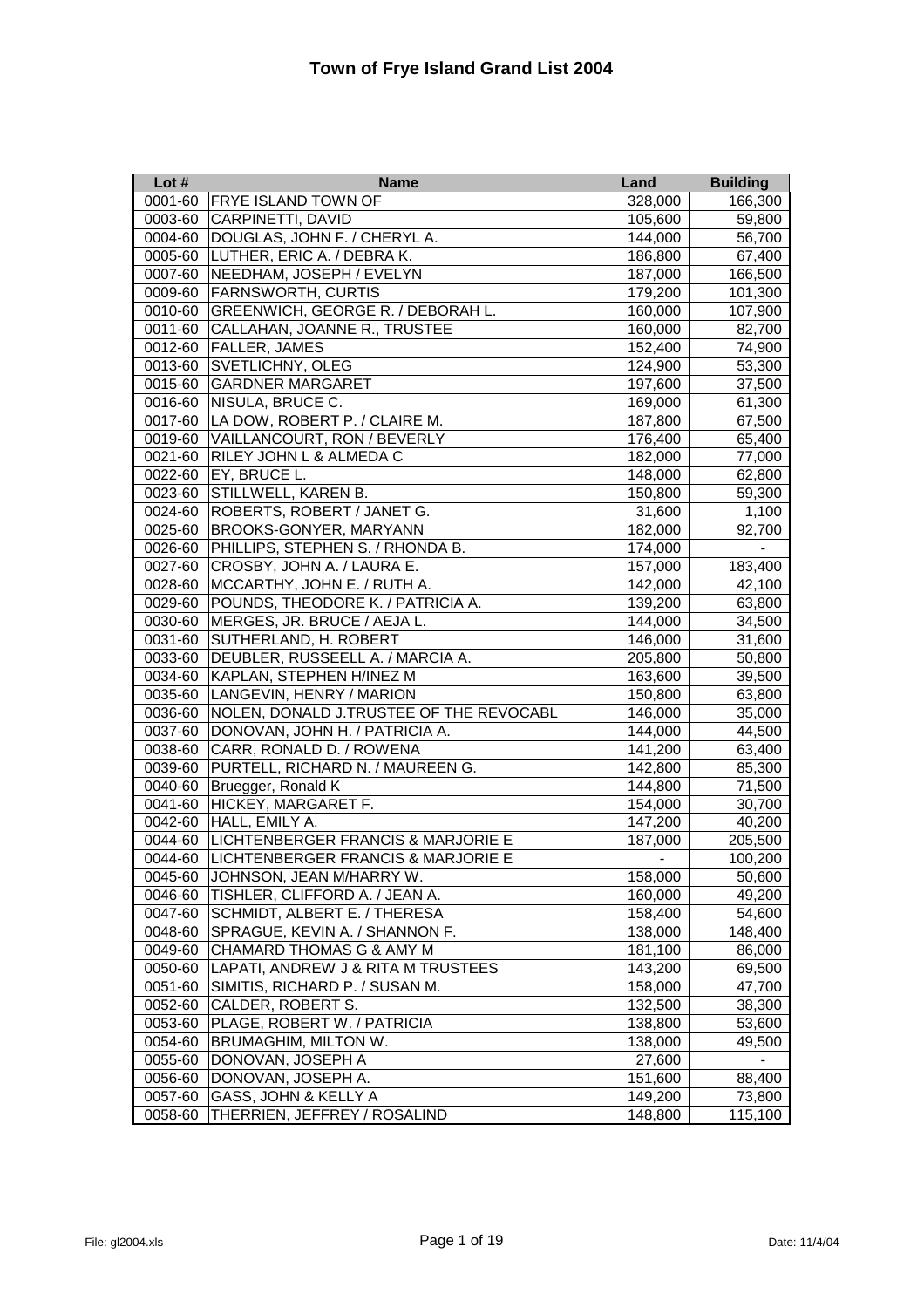| Lot $#$ | <b>Name</b>                                  | Land    | <b>Building</b>          |
|---------|----------------------------------------------|---------|--------------------------|
| 0059-60 | GEORGETTE, ROGER P.                          | 148,800 | 77,600                   |
| 0060-60 | MINER, MARGARET / ROBERT                     | 151,200 | 107,600                  |
| 0061-60 | NORRIS, ELISSA                               | 154,000 | 269,600                  |
| 0062-60 | <b>BERGMAN, GUNARD E.</b>                    | 156,000 | 62,500                   |
| 0063-60 | MASAYDA, JOHN E.                             | 154,800 | 144,000                  |
| 0064-60 | DESFOSSES, ROBERT R. / CAROLINE S.           | 154,400 | 40,800                   |
| 0065-60 | LUCHOR, RICHARD J. / DIANA G.                | 144,800 | 108,400                  |
| 0066-60 | STANFORD, LELAND P. / KATHLEEN P.            | 142,000 | 143,500                  |
| 0067-60 | CIULLA, STEPHEN M.                           | 144,000 | 167,700                  |
| 0068-60 | HOMMEL, CARLTON O. FAMILY TRUST              | 142,800 | 55,500                   |
| 0069-60 | SAUNDERS, MICHAEL G. / MARY JO               | 147,200 | 77,700                   |
| 0070-60 | ORSZAG, STEVEN / REBA                        | 147,200 | 93,100                   |
| 0071-60 | ORSZAG ASSOCIATION                           | 152,000 | 239,200                  |
| 0072-60 | TRAVIS, JR ROBERT H & CHRISTINE M            | 164,000 | 264,400                  |
| 0073-60 | JOHNSON, MONROE J. / NAN M.                  | 173,000 | 119,200                  |
| 0074-60 | LIMAURO, FRANK E. / REBECCA A.               | 178,000 | 97,800                   |
| 0075-60 | <b>FRYE ISLAND INC</b>                       | 16,200  | $\blacksquare$           |
| 0076-60 | <b>FRYE ISLAND INC</b>                       | 13,100  |                          |
| 0079-60 | CHARRETTE, EDMOND E./MARIA T, TRUST          | 186,800 | 113,700                  |
|         | 0080-60 COGLIANDRO, RICHARD                  | 145,600 | 53,800                   |
|         | 0081-60 BULLOCK, ROBERT J. / MAURA N.        | 150,000 | 42,900                   |
| 0082-60 | BURBANK, ROBERT F. / MARIE R.                | 157,200 | 57,400                   |
| 0083-60 | CONTI, STEPHEN P. / CHERYL M. & CO           | 154,800 | 149,100                  |
| 0084-60 | COMERFORD, ROBERT B & JANET L.               | 160,000 | 68,700                   |
| 0085-60 | <b>BEAROR, E. PETER</b>                      | 152,800 | 158,400                  |
| 0086-60 | <b>MEYER, PATRICIA D.</b>                    | 144,000 | 135,800                  |
| 0087-60 | DUPUY, ANNE M.                               | 140,000 | 46,300                   |
| 0088-60 | FITZGERALD, WILLIAM A. / BARBARA TRUSTEES    | 156,000 | 200,200                  |
| 0089-60 | PATTERSON, ELLEN M.                          | 164,000 | 231,900                  |
| 0090-60 | RUSSELL, ALLAN C. / LAURA W.                 | 161,000 |                          |
| 0091-60 | <b>FRYE ISLAND INC</b>                       | 15,500  |                          |
| 0093-60 | <b>GRUNER CHRISTOPHER &amp; YOUNG JEANNE</b> | 186,000 | 86,200                   |
| 0094-60 | CONTROVILLAS, WM J. & ELEANOR TRSS           | 152,000 | 50,400                   |
|         | 0099-60 LEPAGE, ALBERT A. / DIANE M.         | 37,300  | 42,700                   |
| 0101-60 | <b>GILMAN, STEVEN A</b>                      | 20,000  |                          |
| 0102-60 | MORIN, KEVIN F.                              | 20,000  |                          |
| 0104-60 | <b>FRYE ISLAND INC</b>                       | 4,000   | $\overline{\phantom{a}}$ |
| 0105-60 | <b>FRYE ISLAND INC</b>                       | 2,000   |                          |
| 0106-60 | GILMAN, STEVEN A.                            | 20,000  |                          |
| 0107-60 | NASRULLAH, MOHAMMED / SALEEM                 | 20,000  |                          |
| 0108-60 | NISULA, BRUCE C.                             | 17,200  | $\overline{\phantom{a}}$ |
| 0109-60 | BRAGA, ZELIA F.                              | 32,700  | 45,300                   |
| 0110-60 | BRAGA, JR RICHARD A / ZELIA                  | 20,400  |                          |
| 0111-60 | <b>ROBERTS JANET G, TRUSTEE</b>              | 28,000  | 132,200                  |
| 0112-60 | <b>ROBERT T. ROBERTS, TRUSTEE</b>            | 4,000   |                          |
| 0113-60 | ROBERTS, ROBERT / JANET G.                   | 5,300   |                          |
| 0114-60 | Brown, Norman W. JR.                         | 28,000  | 81,300                   |
| 0115-60 | Stewart, Phillip N.                          | 28,000  | 81,400                   |
| 0116-60 | DUTTON, ELMER BARKLEY                        | 28,000  | 51,100                   |
| 0117-60 | DUTTON, ARLENE CLOUSER                       | 21,500  | $\overline{\phantom{0}}$ |
| 0118-60 | RAY, CREED/BARBARA                           | 29,300  | 93,700                   |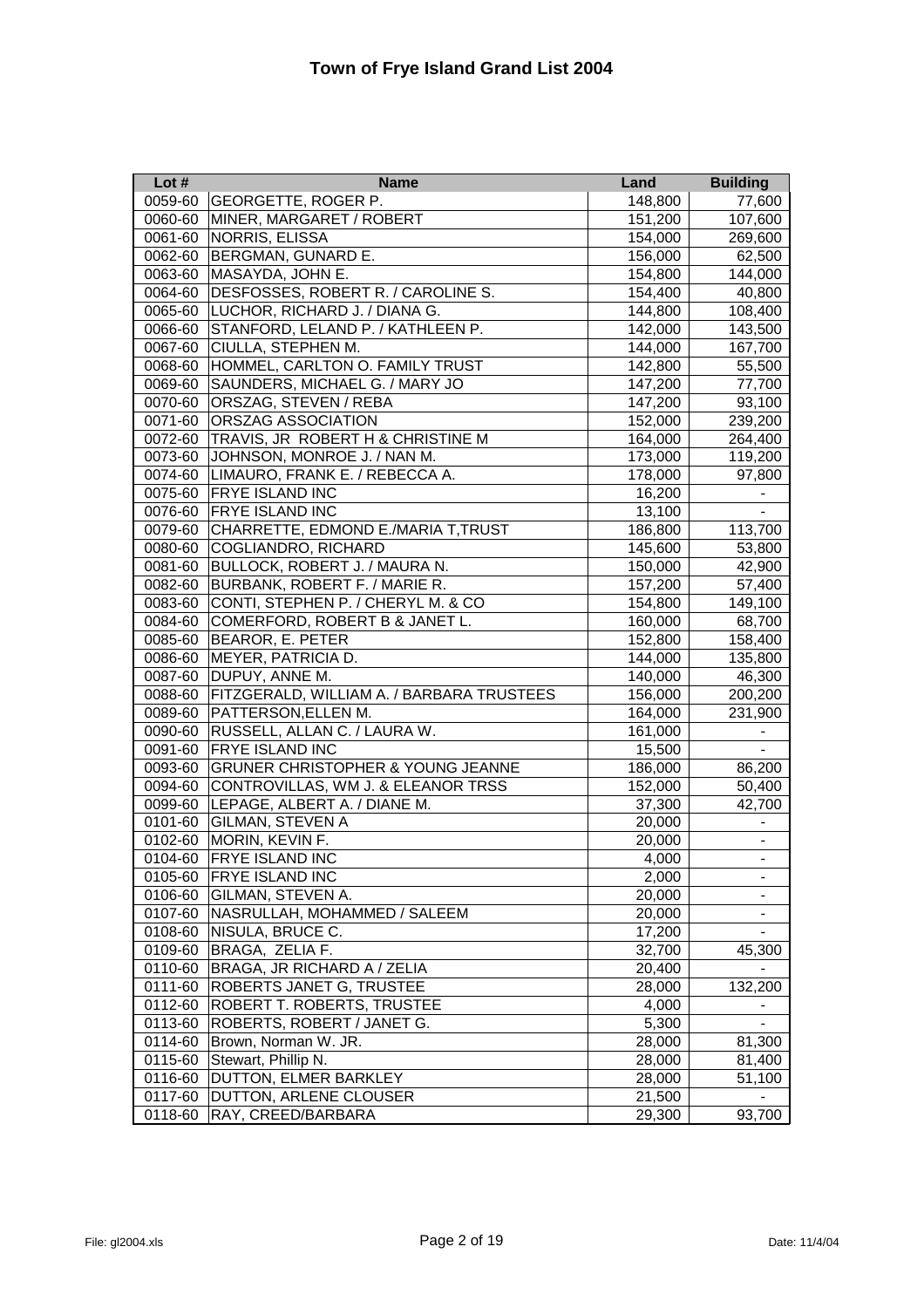| Lot#    | <b>Name</b>                        | Land    | <b>Building</b>          |
|---------|------------------------------------|---------|--------------------------|
| 0119-60 | HEITZ, KENNETH W.                  | 20,000  |                          |
| 0120-60 | HEITZ, KENNETH W. / LISA A.        | 28,000  | 53,300                   |
| 0121-60 | <b>TREMPER, CHARLENE</b>           | 20,000  |                          |
| 0122-60 | SUTHERLAND, H. ROBERT              | 20,000  |                          |
| 0123-60 | SULLIVAN, PHILIP/CHERYL A          | 25,000  | 41,600                   |
| 0124-60 | JORDAN, GREGG & ASSOCIATES,        | 29,000  |                          |
| 0127-60 | JORDAN, GREGG & ASSOCIATES         | 30,000  |                          |
| 0128-60 | <b>FRYE ISLAND INC</b>             | 1,900   |                          |
| 0129-60 | SULLIVAN, MARK W. / MARILYN A.     | 25,500  | 109,300                  |
| 0130-60 | KEANE, CHRISTOPHER & MURDOCK, LIND | 20,000  |                          |
| 0132-60 | <b>FRYE ISLAND INC.</b>            | 3,600   | $\blacksquare$           |
| 0134-60 | DAVIS, KENNETH B./BRENDA R.        | 28,000  | 7,600                    |
| 0135-60 | WILSON, SHAWN M. / MELODIE R.      | 20,800  |                          |
| 0136-60 | WEIR, RONALD I. / CLAIRE T.        | 33,400  | 37,400                   |
| 0137-60 | <b>FRYE ISLAND INC</b>             | 1,900   |                          |
| 0138-60 | <b>OCONNOR, LOIS A.</b>            | 18,000  |                          |
| 0139-60 | OCONNOR, JAMES R. & LOIS A.        | 27,000  | 93,000                   |
| 0140-60 | OCONNOR, LOIS A.                   | 19,000  |                          |
| 0141-60 | HIRSCH, JAMES R. / BETH A.         | 27,300  | 141,000                  |
| 0142-60 | CORTHELL, JAMES                    | 19,600  |                          |
| 0143-60 | WILSON, DONALD / JANE M.           | 27,700  | 65,000                   |
| 0144-60 | Phelan, David M.                   | 19,900  | $\overline{\phantom{a}}$ |
| 0145-60 | ATKINSON, JOHN A. / JACQUELINE A.  | 26,300  | 133,500                  |
| 0146-60 | <b>TULLOCH, COLLEEN M.</b>         | 29,300  | 81,000                   |
| 0147-60 | <b>BRYANT, JAY</b>                 | 20,900  |                          |
| 0148-60 | <b>BRYANT, PENNY</b>               | 21,400  |                          |
| 0149-60 | HUSSELBEE, CARL R. / MICHELLE E.   | 29,900  | 196,500                  |
| 0150-60 | SAUNDERS, MICHAEL / MARY JO        | 20,600  |                          |
| 0151-60 | ARSENAULT, PAUL / JANE             | 27,700  | 77,300                   |
| 0152-60 | <b>FOSHER, KAREN / STEPHEN</b>     | 22,300  |                          |
| 0153-60 | JOHNSON, MONROE J. / NAN M.        | 21,900  |                          |
| 0154-60 | LEVINE, RALPH                      | 29,500  | 51,600                   |
| 0155-60 | ALBINO, STEPHEN A.                 | 27,100  | 78,500                   |
| 0156-60 | <b>TORIGIAN, STEVEN / MICHELLE</b> | 28,900  | 42,900                   |
| 0158-60 | CLARK, WATSON / JOANNE             | 38,700  | 167,600                  |
| 0159-60 | MC CARTHY, TIMOTHY E. / MARY A.    | 28,000  | 128,300                  |
| 0160-60 | <b>BRAUN, WILLIAM / ELENOR</b>     | 38,000  | 236,700                  |
| 0162-60 | BOYD, ROBERT E. / GERALDINE A.     | 28,000  | 92,700                   |
| 0163-60 | LORING, ROBERT D. / SANDRA J.      | 22,700  |                          |
| 0164-60 | HURLEY, MICHAEL / ANNE             | 37,800  | 45,300                   |
| 0166-60 | SHAUGHNESSEY, DAVID G. / JOAN E.   | 27,600  | 86,900                   |
| 0167-60 | KILBURN, STEVEN P. / ANN MARIE     | 26,600  | 38,000                   |
| 0168-60 | MEAD, ANDREW/DEIDRE                | 14,900  |                          |
| 0169-60 | KIRNER, MICHAL K. / MARIANNE E.    | 24,700  | 107,100                  |
| 0170-60 | CIARCIA, MICHAEL A. / MARGARET A.  | 28,000  | 69,900                   |
| 0171-60 | Ciarcia, Michael A.                | 20,000  |                          |
| 0172-60 | DENOMMEE MARK S & MATTHEW C        | 28,000  | 50,700                   |
| 0173-60 | KOCH-GOVERT, KIMBERLY L.           | 7,200   |                          |
| 0174-60 | HADLEY, HAROLD A.                  | 37,300  | 161,900                  |
| 0176-60 | <b>FRYE ISLAND INC.</b>            | 2,100   |                          |
| 0201-60 | FLOWERDEW, LOUISE A.               | 206,900 | 218,500                  |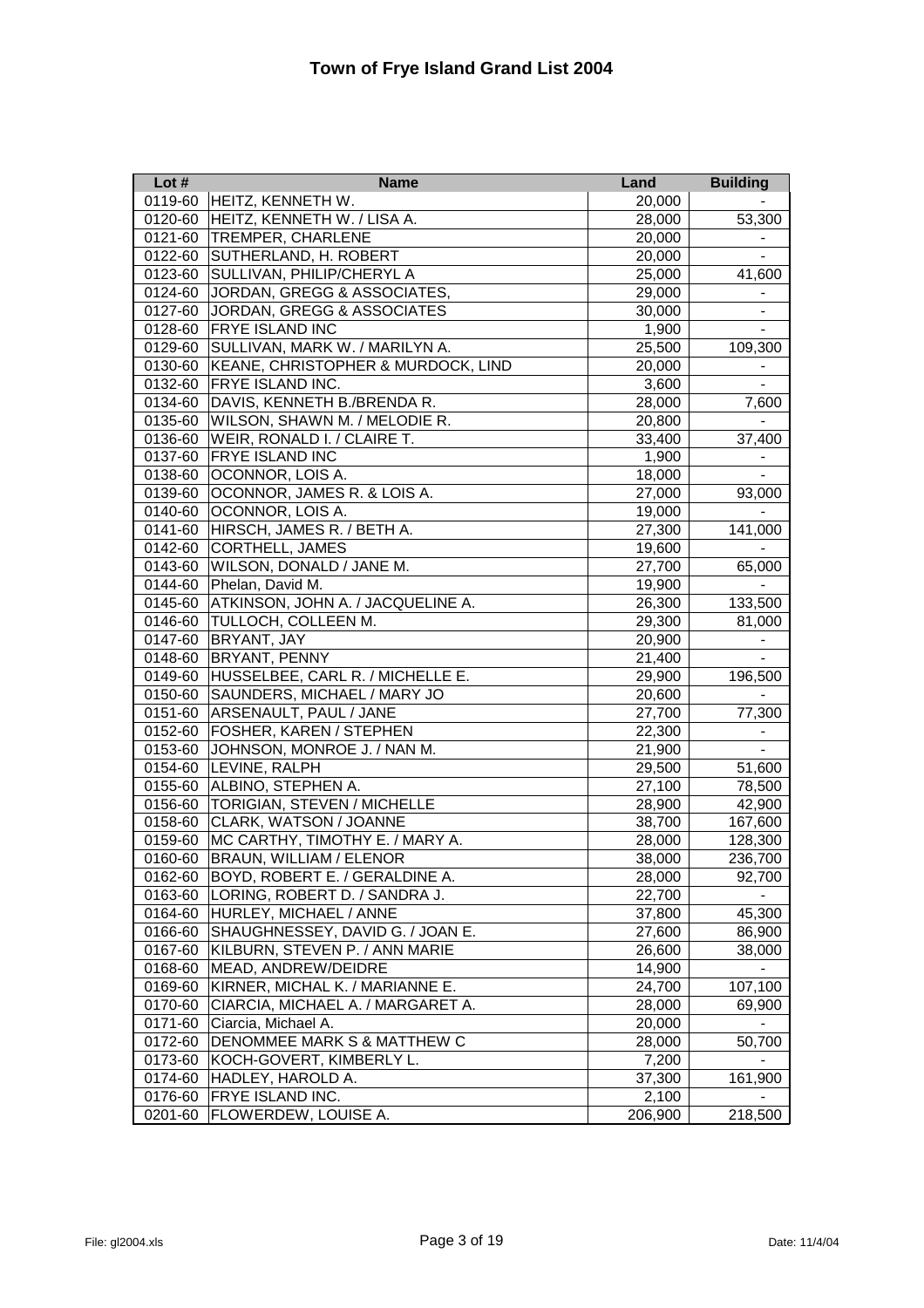| Lot $#$ | <b>Name</b>                        | Land    | <b>Building</b>              |
|---------|------------------------------------|---------|------------------------------|
| 0203-60 | COVILLE, MARK P. / LYNDA C.        | 158,300 | 142,500                      |
| 0204-60 | <b>FRYE ISLAND INC</b>             | 13,900  |                              |
| 0205-60 | KANE, CATHERINE D. TRUSTEE         | 153,600 | 240,300                      |
| 0206-60 | ROSEN, CRAIG H. / CAMMI L.         | 219,500 | 213,500                      |
| 0207-60 | <b>FRYE ISLAND INC</b>             | 13,900  |                              |
| 0208-60 | TEDFORD, GREGORY S. / MARIE T.     | 143,400 | 126,900                      |
| 0209-60 | <b>FANTASIA, ROBERT / SUZANNE</b>  | 148,200 | 68,900                       |
| 0210-61 | EPSTEIN, RONALD A. / EILEEN M.     | 152,500 | 58,600                       |
| 0211-61 | SANSONETTI, ROBERT / ANDREA        | 178,300 | 74,500                       |
| 0212-61 | ROGERS, JR., SIDNEY D. / ANNE M.   | 153,300 | 106,900                      |
| 0213-61 | MACK, JOHN R. & PENDA, LAURA M.    | 201,600 | 129,400                      |
| 0216-61 | CHALMERS, JR., EDWARD              | 149,000 |                              |
| 0217-61 | CHARRETTE, EDMOND / ANNIE          | 156,200 | 41,300                       |
| 0218-61 | JOHNSON, DAVID R.                  | 159,100 | 45,600                       |
| 0219-61 | NANNOLA, PATRICK L. / NANCY        | 195,600 | 128,700                      |
| 0221-61 | BRYANT, KENNETH H. / IRMGARD K.    | 153,200 | 85,000                       |
| 0222-61 | SALZMANN, BEVERLY S.               | 153,200 | 132,900                      |
| 0223-61 | TRUEMAN, CHERYL & CRAIG TRUSTEES   | 199,400 | 92,000                       |
| 0225-61 | <b>TOOMEY, TIMOTHY A</b>           | 59,300  | $\overline{\phantom{a}}$     |
| 0226-61 | <b>FRYE ISLAND INC</b>             | 15,600  | $\overline{\phantom{a}}$     |
| 0230-61 | <b>FRYE ISLAND INC</b>             | 30,900  | $\overline{\phantom{a}}$     |
| 0236-61 | <b>FRYE ISLAND INC.</b>            | 25,900  | $\overline{\phantom{a}}$     |
| 0237-61 | <b>BREEN, JAMES / DIANE</b>        | 16,600  | $\qquad \qquad \blacksquare$ |
| 0238-61 | SAVAGE, TODD S. / LINDA M. & PRENT | 22,600  | 116,700                      |
| 0239-61 | <b>RACKLEY, LOUISE M.</b>          | 36,200  | 135,100                      |
| 0241-61 | LEAVITT, WILLIAM Z. / PATRICIA M.  | 149,100 | 66,900                       |
| 0242-61 | STONE, STEPHANIE T.                | 158,000 | 129,700                      |
| 0243-61 | <b>BREEN, JAMES / DIANE</b>        | 157,300 | 133,900                      |
| 0244-61 | CONLON, NANCY M.                   | 150,600 | 62,400                       |
| 0245-61 | EASTMAN, WARREN O. / PATRICIA LIVI | 145,000 | 69,800                       |
| 0246-61 | STORER, SANDRA A. / JAMES A.       | 176,500 | 104,300                      |
| 0247-61 | <b>LEONARD DOROTHY L TRUSTEE</b>   | 153,400 | 87,000                       |
| 0248-61 | WELTER, RICHARD A. / BONNIE L.     | 145,500 | 103,700                      |
| 0249-61 | BARRY, JAMES F. / CORNELIA M.      | 139,300 | 84,400                       |
| 0250-61 | MORIARTY, WILLIAM F.               | 143,100 | 79,300                       |
| 0251-61 | <b>BROWNSTEIN, SYLVIA</b>          | 186,500 | 50,300                       |
| 0253-61 | CRITTENDEN, ROGER P. / SUSAN H.    | 147,200 | 91,700                       |
| 0254-61 | GOTTLIEB, GERALD L.                | 183,200 | 204,300                      |
| 0256-61 | SULLIVAN, JOSEPH D. / EILEEN       | 115,300 | 102,000                      |
| 0257-61 | GIGGEY, ROBERT W. / KATHLEEN T.    | 138,100 | 63,500                       |
| 0259-61 | BOVE, SUZANNE                      | 138,300 | 51,700                       |
| 0261-61 | COMLEY, JUDITH L                   | 146,300 | 152,900                      |
| 0262-61 | COMLEY, JUDITH L.                  | 115,500 |                              |
| 0263-61 | BRYANT, JAY / PENNY                | 135,500 | 116,500                      |
| 0265-61 | PORELL, JANICE A.                  | 160,600 | 121,500                      |
| 0266-61 | GIGGEY, RICHARD E.                 | 129,800 | 115,900                      |
| 0267-61 | SMART, JOHN F. & PATRICIA E.       | 136,000 | 78,400                       |
| 0268-61 | Speed, William J.                  | 136,600 | 107,800                      |
| 0269-61 | NUN, JOHN B. / MIRIAM J. TRUSTEES  | 136,300 | 157,600                      |
| 0270-61 | MIDDLETON, WILLIAM T.              | 133,800 | 101,600                      |
| 0271-61 | ARANYI, STEVEN F. / BARBARA A.     | 124,400 | 66,100                       |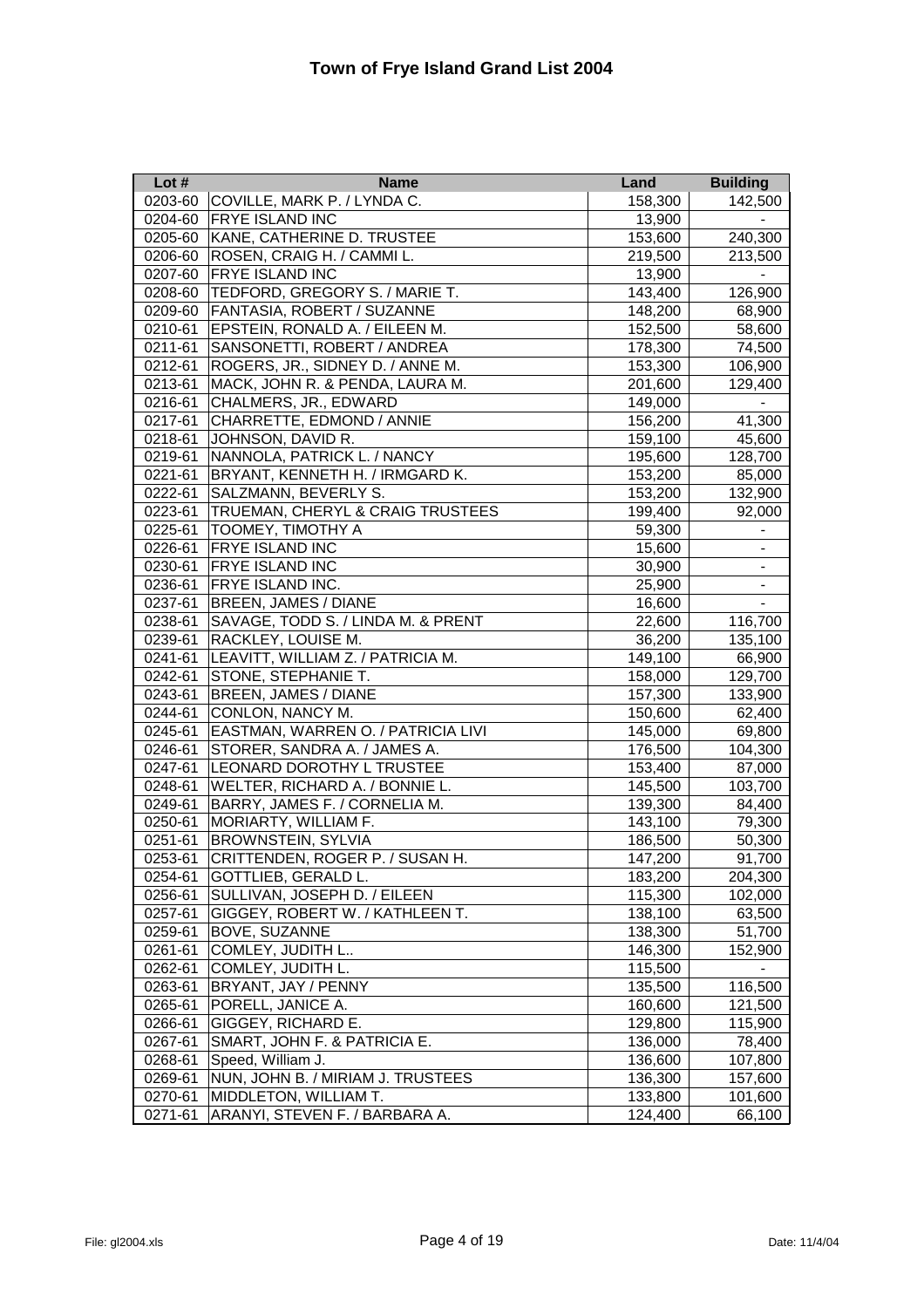| Lot#    | <b>Name</b>                             | Land    | <b>Building</b>          |
|---------|-----------------------------------------|---------|--------------------------|
| 0272-61 | SCARRITT, SUSAN D. & EVANS, BETH D      | 120,200 | 108,700                  |
| 0273-61 | JORDAN, GREGG & ASSOCIATES,             | 45,400  |                          |
| 0274-61 | RICE, GEOFFREY I.                       | 128,100 | $\blacksquare$           |
| 0275-61 | <b>RICE, HARRIET S.</b>                 | 160,100 | 197,900                  |
| 0276-61 | PERRY, PHIL M. / NANCY S.               | 141,600 | 259,600                  |
| 0277-61 | VANDE HEI, RICHARD P. / ELAINE A.       | 133,200 | 145,000                  |
| 0278-61 | REALI, FRANK / CARMELA A.               | 128,000 | 8,900                    |
| 0279-61 | <b>BREYCHAK, CARMELLA R.</b>            | 125,800 | 75,700                   |
| 0280-61 | VESPRINI, MICHAEL / ALECIA              | 149,400 | 87,700                   |
|         | 0281-62 LENTINE, PETER J                | 148,600 | 143,800                  |
|         | 0282-62 PETERSON, PAUL T.               | 148,100 | 83,600                   |
| 0283-61 | <b>ROSS, ALAN / KATHLEEN</b>            | 56,400  |                          |
|         | 0284-62 LUTZ, RONALD W. / JEAN C.       | 149,800 | 80,500                   |
| 0285-62 | <b>WRZESINSKY, ERNEST R. / LORRAINE</b> | 148,900 | 95,100                   |
| 0286-62 | CLEMENT, ANTON S. / SONDRA R.           | 149,600 | 176,200                  |
| 0287-62 | MORIN, GRACE M.                         | 151,700 | 44,600                   |
| 0288-62 | SULLIVAN, MARK W. / MARILYN A.          | 142,500 | 10,700                   |
|         | 0289-62 HANCHETT, PATRICIA B.           | 144,400 | 132,600                  |
|         | 0290-62 HANCHETT, KENNETH               | 139,700 | $\blacksquare$           |
|         | 0291-62 OHANESIAN, JACOB H. / CHARLOTTE | 142,000 | 130,600                  |
|         | 0292-62 DEFELICE, ROBERT J              | 143,500 | 84,500                   |
|         | 0293-62 NANNOLA, VALERIE CAVANAUGH      | 146,500 | 168,700                  |
|         | 0293-62 NANNOLA, VALERIE CAVANAUGH      |         |                          |
|         | 0294-60 FRYE ISLAND INC                 | 13,000  |                          |
|         | 0295-62 FREDERICK, MARION H.            | 186,100 | 276,000                  |
| 0297-62 | MUDARRI, RICHARD J. / MARY T.           | 154,900 | 122,600                  |
|         | 0298-62 BELL, JEFFREY J. / DENISE B.    | 154,500 | 214,000                  |
|         | 0299-62 DAVIS, DONALD E. / LAURA C.     | 153,600 | 130,600                  |
|         | 0300-62 CATALANO, FRANK J. / JANET A.   | 146,400 | 127,000                  |
| 0301-60 | ANTHONY, WESLEY R. / DEBORAH            | 33,200  | 85,400                   |
| 0302-60 | DYSENCHUK, PAUL B. / DAVID J.           | 33,100  | 46,300                   |
| 0303-60 | FLAHIVE, LINDA C.                       | 22,500  | $\blacksquare$           |
| 0304-60 | FLAHIVE, PAUL E. / LINDA C.             | 21,800  | $\blacksquare$           |
| 0305-60 | <b>SPRING, PHILIP / KAREN</b>           | 27,500  | 84,200                   |
| 0306-60 | RIDEL, SANDRA L.                        | 19,500  | $\overline{\phantom{a}}$ |
|         | 0307-60 TALVY, PETER R. / NANCY L.      | 28,000  | 104,400                  |
| 0308-60 | ZARRELLA, ALEXANDER F. / ROBERTA E      | 27,000  | 114,700                  |
| 0310-60 | <b>FRYE ISLAND INC</b>                  | 5,400   | -                        |
| 0311-60 | CASEY, JOSEPH P/MICHELLE M.             | 19,800  |                          |
| 0312-61 | RUSSO, ROBERT T. / JEAN L.              | 28,100  | 57,500                   |
| 0313-61 | TEDFORD, GREGORY S. / MARIE T.          | 29,200  | 96,300                   |
| 0314-61 | TRENCHARD, WILLIAM A. / JOYCE L.        | 30,300  | 85,900                   |
| 0316-61 | RILEY, BRIAN / CAROL                    | 38,800  | 66,500                   |
| 0317-61 | MANN, EDWARD R. / KATHLEEN              | 27,600  | 81,900                   |
| 0318-61 | ASPESI, RICHARD B. / MARY E.            | 26,800  | 76,100                   |
| 0320-61 | KIRSCHENBAUM, MELVIN / ARLENE R.        | 34,800  | 59,600                   |
| 0322-60 | <b>FRYE ISLAND INC</b>                  | 1,600   |                          |
| 0323-61 | KUIKEN, JAMES L. / JOYCE C.             | 26,400  | 57,100                   |
| 0326-60 | <b>FRYE ISLAND INC</b>                  | 6,400   |                          |
| 0331-61 | JORDAN, JAMES / STEPHANIE A.            | 19,800  |                          |
| 0337-61 | SHARPE, PATRICIA A                      | 30,100  | 104,700                  |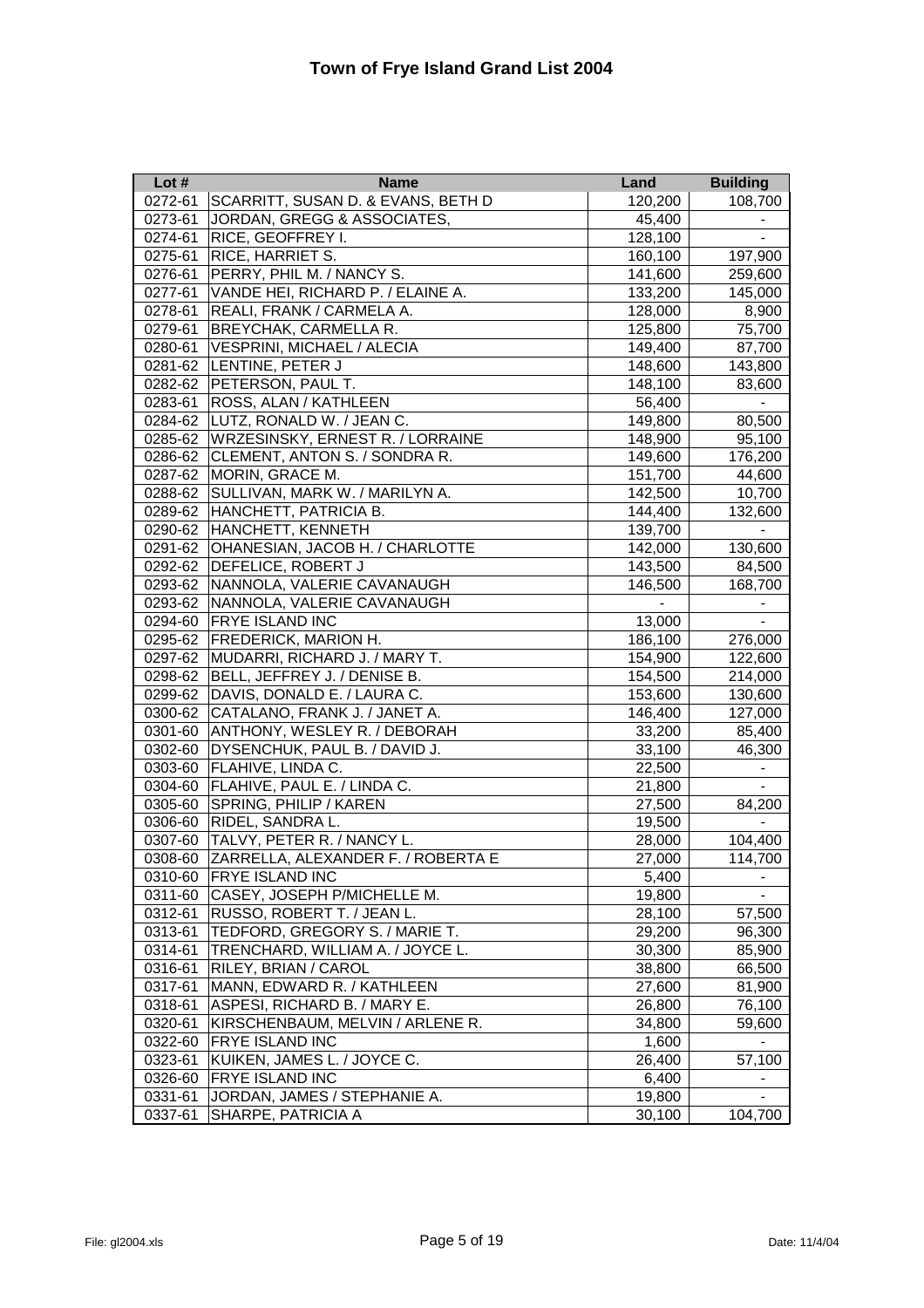| Lot $#$ | <b>Name</b>                                | Land   | <b>Building</b>              |
|---------|--------------------------------------------|--------|------------------------------|
| 0338-61 | HODGE, JOHN A. / THERESA B.                | 31,800 | 76,600                       |
| 0340-61 | <b>FLEISCHMAN, STEPHEN H</b>               | 30,900 | 116,400                      |
| 0341-61 | AREY, CHARLES L. / GINETTE G.              | 29,200 | 64,300                       |
| 0342-61 | MUSOROFITI, JOHN / LENORE                  | 27,900 | 112,800                      |
| 0343-61 | <b>CONSIDINE, MARYELLEN</b>                | 19,900 |                              |
| 0344-61 | LIMING, STEPHEN C. / MICHELLE              | 27,500 | 96,600                       |
| 0345-61 | LANNON, HELEN N.                           | 24,100 | 62,500                       |
| 0346-61 | <b>FRYE ISLAND INC</b>                     | 1,400  |                              |
| 0347-61 | WILSON, SCOTT G. / ROBIN M.                | 21,800 | 172,800                      |
| 0348-61 | CRITTENDEN, ROGER P. / SUSAN H.            | 18,500 |                              |
| 0349-61 | <b>FRYE ISLAND INC</b>                     | 1,900  |                              |
| 0350-61 | <b>FRYE ISLAND TOWN OF</b>                 | 18,200 |                              |
| 0351-61 | Brown, Janice                              | 15,800 |                              |
| 0352-61 | BROWN, CHARLES H. / JANICE                 | 25,400 | 52,500                       |
| 0353-61 | GIGGEY, ROBERT W. / KATHLEEN T.            | 19,600 |                              |
| 0354-61 | BRYANT, JAY C./PENNY A                     | 19,600 | $\blacksquare$               |
| 0355-61 | BICKUM, CHRISTOPHER D. / ALLISON M         | 31,100 | 75,900                       |
| 0356-61 | DAVIS, RICHARD A.                          | 31,000 | 101,000                      |
| 0357-61 | JAKUBIAK, ARTHUR Z.                        | 20,400 |                              |
| 0358-61 | LARHETTE, SIDNEY W. / MARLENE A.           | 28,400 | 60,600                       |
| 0359-61 | SULLIVAN, MARK W. / MARILYN A.             | 21,000 | $\overline{\phantom{a}}$     |
| 0360-61 | <b>FRYE ISLAND INC.</b>                    | 23,200 | $\blacksquare$               |
| 0361-61 | O'CONNOR, JAMES L./LAURETTA L.             | 7,200  | $\overline{\phantom{a}}$     |
| 0362-61 | <b>FRYE ISLAND INC</b>                     | 2,000  | $\overline{\phantom{a}}$     |
| 0363-61 | FRYE ISLAND INC.                           | 6,300  | $\qquad \qquad \blacksquare$ |
| 0364-61 | JORDAN, GREGG & ASSOCIATES,                | 19,400 | $\blacksquare$               |
| 0365-61 | <b>FRYE ISLAND INC</b>                     | 1,900  | $\qquad \qquad \blacksquare$ |
| 0366-61 | PILLARELLA, FRANK                          | 19,900 | $\overline{\phantom{a}}$     |
| 0368-61 | <b>FRYE ISLAND INC</b>                     | 4,000  | $\blacksquare$               |
| 0370-61 | REALI, FRANK / CARMELA A.                  | 21,400 | $\blacksquare$               |
| 0371-61 | YOUNG, STEVEN / THERESE                    | 32,300 | 90,900                       |
| 0372-61 | HOUSE, PHYLLIS S. & HOUSE, RICHARD         | 37,800 | 64,800                       |
| 0374-61 | ANTHONY, DEBORAH A & WESLEY R              | 29,100 | 101,600                      |
| 0375-61 | <b>BELMORE, RALPH</b>                      | 21,400 | $\overline{\phantom{a}}$     |
|         | 0376-62 BELMORE, RALPH / JANET             | 30,300 | 84,000                       |
|         | 0377-62 CAMPBELL, WILFRED P. / KATHLEEN H. | 28,400 | 84,800                       |
| 0378-62 | KANNIARD, RANDY / KATHY                    | 28,400 | 182,900                      |
| 0379-62 | MUELLER, JR., FREDERICK W. / CHRIS         | 28,300 | 107,300                      |
| 0380-62 | ROSS, ALAN W. / KATHLEEN A.                | 28,300 | 111,500                      |
| 0381-62 | <b>GILMAN STEVEN A</b>                     | 20,200 |                              |
| 0382-62 | <b>CLEMENT, ANTON S.</b>                   | 20,100 |                              |
| 0383-62 | CLEMENT, JULIE A.                          | 20,100 | $\blacksquare$               |
| 0384-62 | <b>GILMAN, PATRICIA A</b>                  | 20,000 | $\blacksquare$               |
| 0385-62 | GLEESON, DAVID S. / DIANNE L.              | 28,500 | 56,600                       |
| 0386-62 | HUCHTHAUSEN, PETER / KATHLEEN              | 27,100 | 44,600                       |
| 0387-62 | YESLEY, PETER                              | 29,100 |                              |
| 0389-62 | YESLEY, PETER                              | 23,000 |                              |
| 0391-62 | <b>BYRNE, CHARLOTTE MAE</b>                | 20,500 |                              |
| 0392-62 | BYRNE, EDWARD J. / CHARLOTTE M.            | 37,400 | 81,700                       |
| 0395-62 | DAVIS BARBARA J & TERESA E                 | 6,900  |                              |
| 0396-62 | <b>FRYE ISLAND INC</b>                     | 3,700  | $\qquad \qquad \blacksquare$ |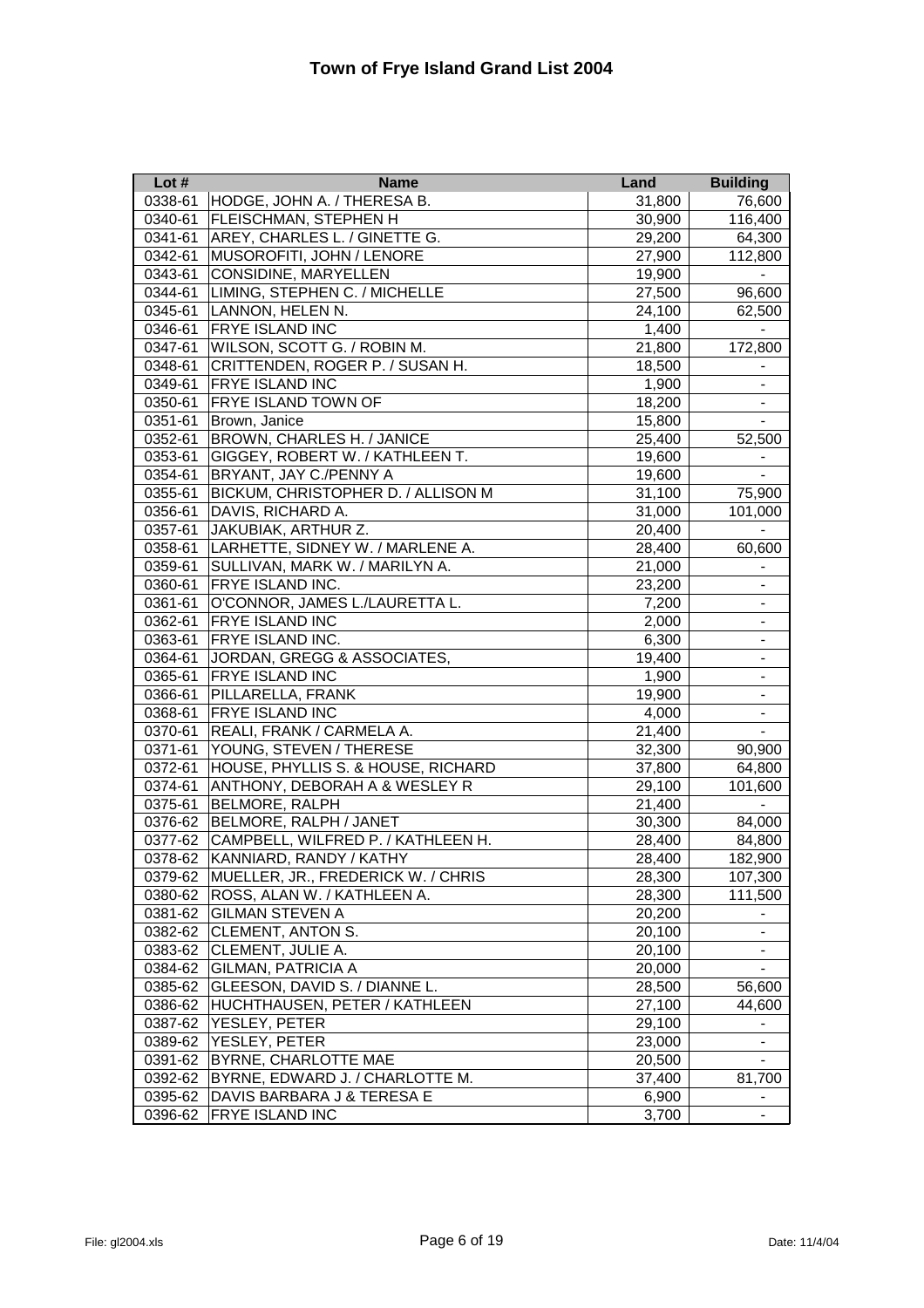| Lot $#$ | <b>Name</b>                               | Land           | <b>Building</b>          |
|---------|-------------------------------------------|----------------|--------------------------|
| 0398-62 | NYE, DAVID B.                             | 34,300         | 142,800                  |
| 0399-62 | <b>WAGNER, DAVID &amp; AMY T</b>          | 45,000         | 70,000                   |
| 0401-62 | <b>FRYE ISLAND INC</b>                    | 2,100          |                          |
|         | 0402-62 WHITE-COONEY, SHIRLEY             | 6,000          |                          |
|         | 0403-62 WILSON, KEVIN R. / SUSAN J.       | 25,900         | 57,300                   |
|         | 0500-62 MONTY, SR., CHARLES E.            | 215,000        | 74,500                   |
| 0501-60 | <b>TREACY, DAVID R. &amp; LOIS</b>        | 368,000        | 128,200                  |
| 0501-60 | TREACY, DAVID R. & LOIS                   |                | 25,200                   |
| 0501-60 | TREACY, DAVID R. & LOIS                   |                | 62,400                   |
| 0503-61 | DALEY, JEFFREY M. & MARY ANN              | 184,000        | 28,800                   |
| 0503-61 | DALEY, JEFFREY M. & MARY ANN              |                | 9,100                    |
| 0503-61 | DALEY, JEFFREY M. & MARY ANN              | $\blacksquare$ | 6,500                    |
| 0504-60 | <b>LANE M THERESA TRUSTEE</b>             | 38,600         | 800                      |
| 0505-61 | THOMAS, MARK / ROBERTA                    | 144,000        | 100,800                  |
| 0506-62 | MCFARLAND, JANISE                         | 255,300        | 38,800                   |
| 0507-60 | LANE, BRUCE R. / M THERESA                | 115,800        | 54,300                   |
|         | 0508-62 THE COCKTAIL COVE FAMILY TRUST    | 186,400        | 235,300                  |
| 0800-60 | <b>FRYE ISLAND TOWN OF</b>                | 9,500          |                          |
|         | 0801-60 BATES, CLIFFORD S. / THERESA L. & | 17,500         | 37,400                   |
| 0802-60 | SAVAGE, TODD S. & LINDA M. & PRENT        | 9,500          | $\overline{\phantom{a}}$ |
| 0803-60 | HAGGETT, SAMUEL E & MELISSA J             | 9,500          | $\overline{\phantom{a}}$ |
| 0804-60 | <b>FRYE ISLAND INC</b>                    | 1,400          | $\overline{\phantom{a}}$ |
| 0806-60 | <b>BUXTON, RICHARD / NANCY</b>            | 1,900          | 5,800                    |
| 0807-60 | <b>FRYE ISLAND INC</b>                    | 900            |                          |
| 0808-60 | MARTYN, RICHARD / CONSTANCE               | 21,000         | 59,600                   |
| 0810-60 | RIVARD, JOAN M.                           | 9,500          | $\blacksquare$           |
| 0812-60 | RIVARD, JOHN E & Joan M CO-TRUSTEES       | 21,500         | 108,400                  |
| 0813-60 | RASHID, MARK J. / BARBARA J.              | 21,500         | 68,800                   |
| 0815-60 | LACERTE, RICHARD & JEANNINE TRUSTEES      | 21,500         | 126,100                  |
| 0817-60 | <b>GIELLA, ESTATE OF</b>                  | 9,500          |                          |
| 0818-60 | <b>FOSTER, BERNARD S. / LINDA T.</b>      | 9,100          |                          |
| 0819-60 | POLONKA, CHRISTINE                        | 17,100         | 109,600                  |
| 0820-60 | BREWER, MAHLON S. / MARY C.               | 9,100          |                          |
| 0821-60 | <b>BRISTOL, SALLY A.</b>                  | 16,500         | 134,500                  |
| 0822-60 | LOCKE, STEPHEN K/BARBARA A                | 17,500         | 111,400                  |
| 0823-60 | <b>WALDRON, KAREN A.</b>                  | 17,500         | 116,300                  |
| 0824-60 | BRAGA, JODY L.                            | 9,500          | $\overline{\phantom{a}}$ |
| 0825-60 | BRAGA, JR., JOSEPH J. / JODY L.           | 17,500         | 46,400                   |
| 0826-60 | <b>GASS JOHN</b>                          | 9,500          |                          |
| 0827-60 | <b>GASS KELLY A</b>                       | 9,500          | $\blacksquare$           |
| 0828-60 | KIVEKAS, STEVEN A. / SUZANNE              | 17,500         | 87,700                   |
| 0829-60 | <b>KAPLAN, MICHAEL D.</b>                 | 17,500         | 53,000                   |
| 0831-60 | TINSMAN, TIMOTHY / SUZANNE                | 36,000         | 98,300                   |
| 0851-60 | <b>FRYE ISLAND INC</b>                    | 1,000          |                          |
| 0852-60 | KELLY, DANA R. / LESLIE M.                | 2,300          |                          |
| 0853-60 | <b>FRYE ISLAND INC</b>                    | 1,100          | $\blacksquare$           |
| 0854-60 | HOLGERSEN, HAROLD M. / KATHRYN J.         | 19,000         | 66,800                   |
| 0855-60 | FRYE ISLAND INC                           | 1,100          | $\blacksquare$           |
| 0856-60 | <b>VEINOT, JAN ELLEN</b>                  | 11,000         |                          |
| 0858-60 | <b>FRYE ISLAND INC</b>                    | 1,500          |                          |
| 0859-60 | DONIO, JR. SAMUEL A. / NANCY M.           | 20,000         | 103,800                  |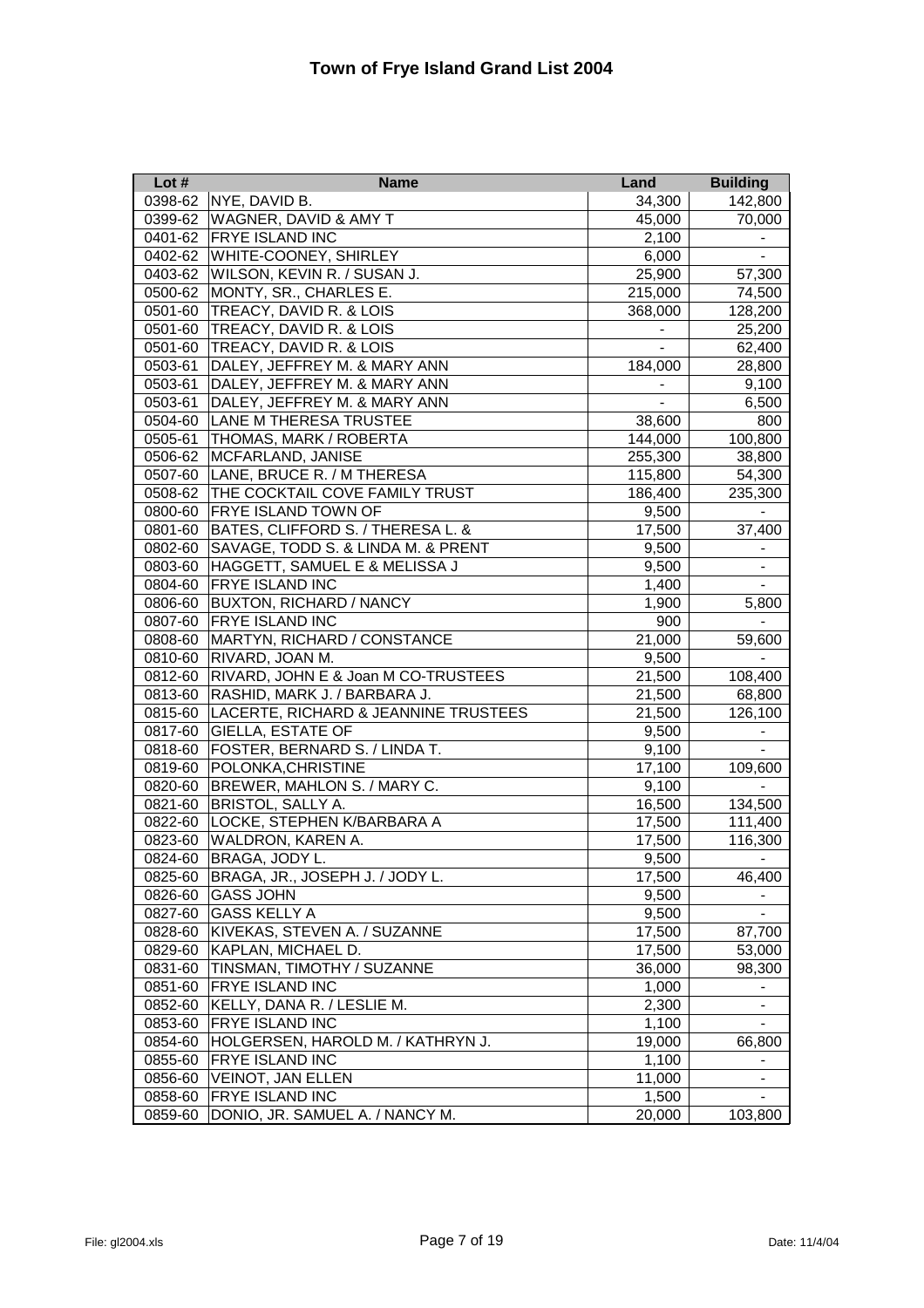| Lot $#$ | <b>Name</b>                            | Land   | <b>Building</b>              |
|---------|----------------------------------------|--------|------------------------------|
| 0860-60 | MILLEY, WARREN L.                      | 23,500 | 32,700                       |
| 0862-60 | <b>FRYE ISLAND INC</b>                 | 1,100  | $\overline{\phantom{a}}$     |
| 0863-60 | MASULLA, RONALD J.                     | 19,000 | 44,800                       |
| 0866-60 | <b>FRYE ISLAND INC</b>                 | 2,100  |                              |
|         | 0868-60 LEPENVEN, MAURICE E / PATRICIA | 19,000 | 38,300                       |
|         | 0869-60 LEPENVEN, MAURICE E.           | 11,000 |                              |
|         | 0870-60 FRYE ISLAND INC                | 1,100  |                              |
| 0872-60 | TESSIER, WILLIAM G. / PATRICIA A.      | 23,500 | 109,500                      |
| 0873-60 | <b>FRYE ISLAND INC</b>                 | 1,100  |                              |
| 0874-60 | <b>GILMAN, STEVEN A.</b>               | 10,900 |                              |
| 0875-60 | <b>GILMAN KIMBERLY</b>                 | 2,200  |                              |
| 0876-60 | <b>FRYE ISLAND TOWN OF</b>             | 2,200  | $\blacksquare$               |
| 0877-60 | LARSON, J. BRYAN/LEIGH                 | 18,900 | 75,700                       |
| 0878-60 | <b>HAFEY, HEIDI MOSES</b>              | 10,900 | $\overline{\phantom{a}}$     |
| 0880-60 | <b>FRYE ISLAND INC</b>                 | 1,700  | $\blacksquare$               |
| 0881-60 | SAVOIE, GARY / TINA                    | 10,900 | $\overline{\phantom{a}}$     |
| 0884-60 | <b>TIBERII, ANTHONY</b>                | 10,900 | $\overline{\phantom{a}}$     |
| 0885-60 | <b>FRYE ISLAND INC</b>                 | 2,200  | $\overline{\phantom{a}}$     |
| 0887-60 | <b>BUCKLEY, BRIAN D/LISA G</b>         | 30,300 | 119,800                      |
| 0888-60 | LANNON, HELEN N.                       | 10,900 |                              |
| 0889-60 | PERSSON, STEPHEN / KATHLEEN            | 18,800 | 64,700                       |
| 0890-60 | PIRA, DAVID P./RULE, LYNN C            | 11,000 |                              |
| 0891-60 | <b>BROADDUS, ANDREW</b>                | 23,000 | 90,000                       |
| 0893-60 | <b>FRYE ISLAND INC</b>                 | 1,200  | $\overline{\phantom{a}}$     |
| 0895-60 | MARTIN, J. ROBERT                      | 20,000 | 43,200                       |
| 0896-60 | <b>BUSSOLARI ROBERT A</b>              | 11,000 | $\overline{\phantom{a}}$     |
| 0897-60 | KOCHON, KENT L                         | 11,000 | $\blacksquare$               |
| 0898-60 | PETERSON, CARL / PATRICIA              | 11,000 | $\blacksquare$               |
| 0899-60 | <b>FOSHER, CATHERINE A.</b>            | 19,800 | 41,800                       |
| 0900-60 | SPITZ, S. LEONARD / IRENE E.           | 20,100 | 64,000                       |
| 0901-60 | ROBERTS, PAUL A / LINDA L              | 11,000 |                              |
| 0902-60 | <b>HAFEY, HEIDI MOSES</b>              | 11,000 |                              |
| 0903-60 | REMILLARD, ALPHONSE / JEANNETTE        | 3,600  |                              |
| 0904-60 | HARTLEY, CAMERON F/KELLY M             | 11,000 |                              |
| 0905-60 | SULLIVAN, MARK W. / MARILYN A.         | 11,000 |                              |
| 0906-60 | <b>FRYE ISLAND INC</b>                 | 1,100  | $\qquad \qquad \blacksquare$ |
| 0907-60 | LACERTE, JEFFREY P/PAMELA J            | 11,000 | $\blacksquare$               |
| 0908-60 | <b>FRYE ISLAND INC</b>                 | 1,100  |                              |
| 0909-60 | ANTIGNANI, STEPHEN R.                  | 15,400 |                              |
| 0911-60 | <b>FRYE ISLAND INC</b>                 | 500    | $\blacksquare$               |
| 0912-60 | <b>BARNES, GILFORD</b>                 | 2,700  |                              |
| 0914-60 | HALL, STACY L. / JANE J.               | 22,800 | 120,000                      |
| 0916-60 | <b>WALSH, PATRICIA P.</b>              | 21,700 | 56,300                       |
| 0917-60 | CARRIER, RONALD H.                     | 11,300 |                              |
| 0918-60 | HANLON, FRANK M. / PAMELA M.           | 19,300 | 128,500                      |
| 0919-60 | <b>FRYE ISLAND INC</b>                 | 1,000  |                              |
| 0920-60 | KALITA, JOSEPH S. / MARJORY H.         | 9,500  |                              |
| 0921-60 | HEALEY, RAYMOND C. / IRMA S.           | 9,500  | $\blacksquare$               |
| 0922-60 | NOWELL, FRANCES                        | 9,500  | $\qquad \qquad \blacksquare$ |
| 0923-60 | ASLANIAN, GREGORY J/JANET M            | 9,500  |                              |
| 0924-60 | STEWART, FRANCES R.                    | 9,500  | $\blacksquare$               |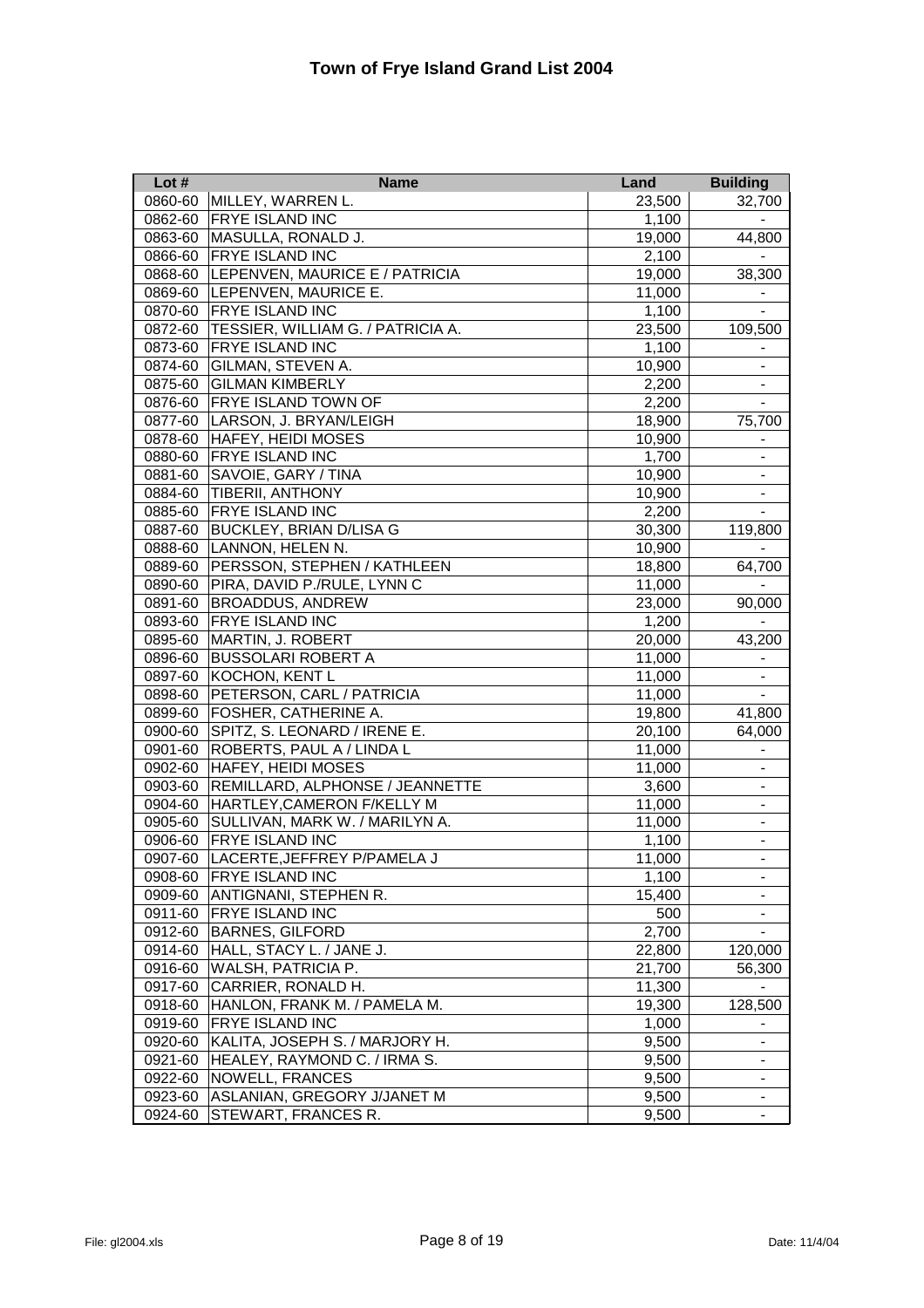| Lot $#$ | <b>Name</b>                                   | Land   | <b>Building</b>              |
|---------|-----------------------------------------------|--------|------------------------------|
| 0925-60 | RADUNE, KARL F. / ELIZABETH D.                | 20,600 | 69,500                       |
| 0926-60 | <b>FRYE ISLAND INC</b>                        | 1,400  |                              |
| 0927-60 | KELLY, STEPHEN J. / MARILYN D.                | 13,200 | $\overline{\phantom{a}}$     |
| 0928-60 | COLGAN, KEVIN R./DEBRAH L.                    | 11,100 | $\blacksquare$               |
| 0929-60 | <b>FRYE ISLAND INC.</b>                       | 2,700  | $\overline{\phantom{a}}$     |
| 0930-60 | STENZ, ROGER H. / CAROL D.                    | 19,800 | 128,000                      |
| 0931-60 | STENZ, CHRISTOPHER S/TODD D                   | 12,300 |                              |
| 0932-60 | <b>TIBERII, ANTHONY</b>                       | 16,400 |                              |
| 0934-60 | MCOSKER, TOM                                  | 20,100 | 77,300                       |
| 1001-60 | DUDICS, JOSEPH R. / JERI L.                   | 21,100 | 70,500                       |
| 1004-60 | <b>FRYE ISLAND INC</b>                        | 1,300  |                              |
| 1005-60 | CUOCO, CHERYL A. / GREGORY                    | 20,900 | 53,700                       |
| 1006-60 | <b>BATES, DONNA M, TRUSTEE</b>                | 16,400 | 118,200                      |
| 1007-60 | GWOZDZIK, JOSEPH / JANE                       | 7,800  |                              |
| 1008-60 | <b>FRYE ISLAND INC</b>                        | 900    |                              |
| 1009-60 | MARTIN, TIMOTHY R.                            | 9,800  | $\blacksquare$               |
| 1010-60 | <b>GARDNER, STEVEN &amp; SCHNAUCK, MARGAR</b> | 17,500 | 74,600                       |
| 1011-60 | CARRIER, RONALD H.                            | 9,500  | $\overline{\phantom{a}}$     |
| 1012-60 | <b>FRYE ISLAND INC</b>                        | 2,000  | $\blacksquare$               |
| 1014-60 | <b>CUOCO JOHN B</b>                           | 9,500  | $\overline{\phantom{a}}$     |
| 1015-60 | <b>THIBODEAU, RICHARD</b>                     | 1,900  | $\overline{\phantom{a}}$     |
| 1016-60 | <b>FRYE ISLAND INC</b>                        | 900    |                              |
| 1017-60 | HERGET, BARBARA D.                            | 17,500 | 80,300                       |
| 1018-60 | MCMAHON, JR., FRANCIS M. / ANN I.             | 9,500  |                              |
| 1022-60 | <b>OXMAN, ROBERT / NATALIE</b>                | 16,700 | 51,400                       |
| 1023-60 | Bussolari, Robert A.                          | 7,700  | $\frac{1}{2}$                |
| 1025-60 | <b>FRYE ISLAND INC</b>                        | 900    |                              |
| 1026-60 | DAVENPORT, II, BURT / SHARON                  | 17,500 | 95,000                       |
| 1027-60 | DAVENPORT, SHARON                             | 9,500  | $\overline{\phantom{a}}$     |
| 1029-60 | BRENNAN, JOHN P.                              | 1,900  | $\blacksquare$               |
| 1030-60 | <b>ROBINSON, THOMAS</b>                       | 1,900  | $\blacksquare$               |
| 1032-60 | <b>FRYE ISLAND INC.</b>                       | 2,000  |                              |
| 1033-60 | SEGEE, DAVID M/JOYCE SEANNETTE A.             | 17,500 | 38,700                       |
| 1036-60 | HAM, II, WILLIAM                              | 9,500  |                              |
| 1037-60 | <b>FRYE ISLAND INC</b>                        | 1,000  |                              |
| 1044-60 | ALLYN, JR., FRED B. / JEANNE S.               | 8,700  |                              |
| 1045-60 | <b>GRIFFIN, JAMES G.</b>                      | 1,800  | $\blacksquare$               |
| 1046-60 | FRYE ISLAND INC                               | 1,500  |                              |
| 1048-60 | WILLIAMSON, BRIAN / MARIBETH M.               | 9,100  |                              |
| 1049-60 | WETSON, JOHN L                                | 9,100  |                              |
| 1050-60 | <b>WETSON, JOHN LEIGHTON</b>                  | 17,200 | 74,400                       |
| 1051-60 | FRYE ISLAND INC                               | 900    | $\blacksquare$               |
| 1052-61 | FRYE ISLAND INC                               | 900    |                              |
| 1053-61 | PALMISANO, RICHARD J. / SUZANNE M.            | 17,300 | 63,800                       |
| 1054-61 | OCONNOR, JAMES E. / SYLVIA A.                 | 17,300 | 110,800                      |
| 1055-61 | AMATO, GREGORY                                | 17,300 | 89,000                       |
| 1057-61 | FRYE ISLAND INC.                              | 900    |                              |
| 1058-61 | PEARSON, MICHAEL I. / BETSY J.                | 1,800  |                              |
| 1059-61 | MANNING, MARK                                 | 17,200 | 43,000                       |
| 1060-61 | TYACK, ALISON M                               | 21,100 | 61,600                       |
| 1064-61 | FRYE ISLAND INC.                              | 1,800  | $\qquad \qquad \blacksquare$ |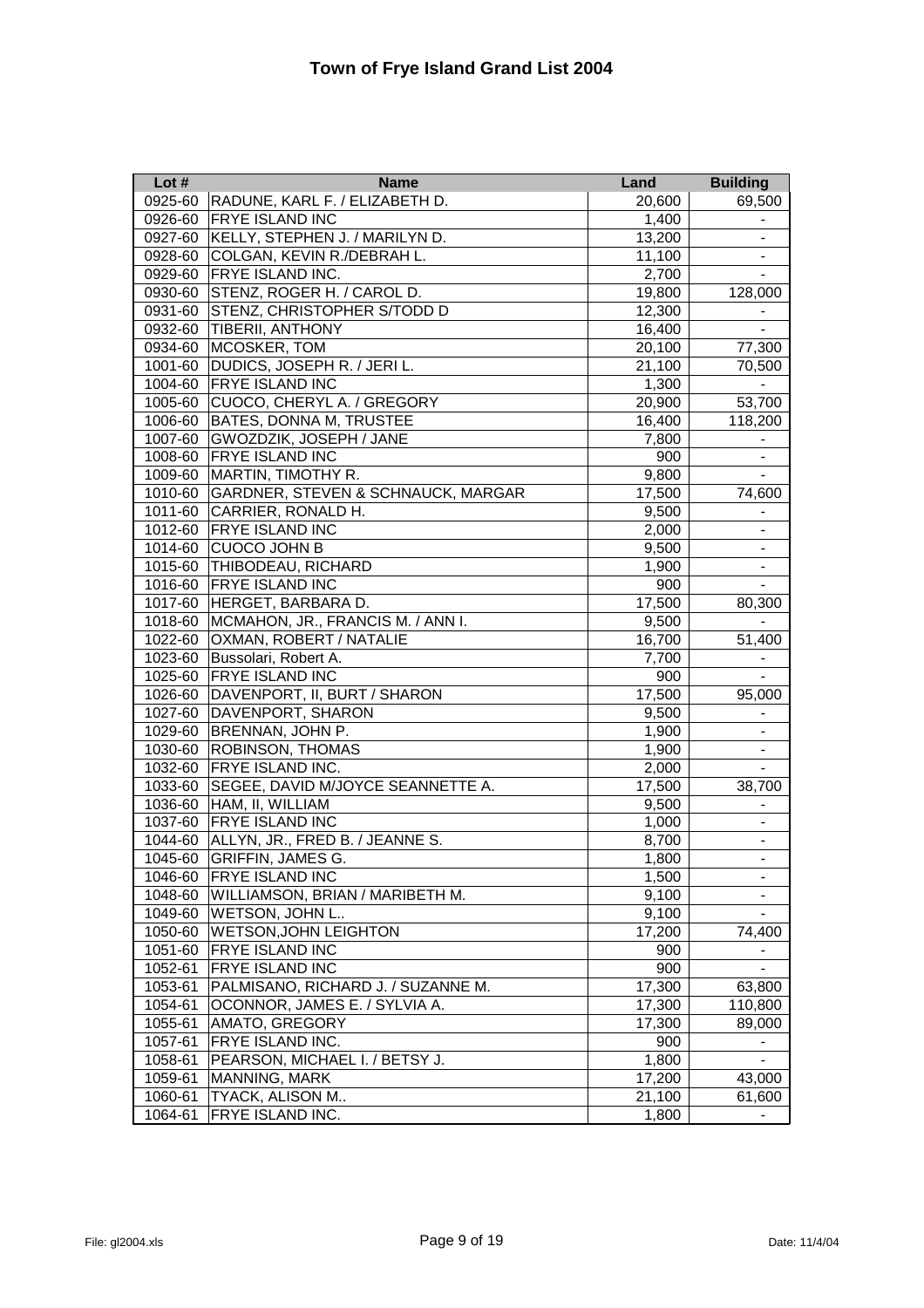| Lot $#$ | <b>Name</b>                         | Land   | <b>Building</b>          |
|---------|-------------------------------------|--------|--------------------------|
| 1065-61 | <b>FRYE ISLAND INC</b>              | 900    |                          |
| 1066-61 | CARRIER, RONALD H.                  | 1,600  | $\overline{\phantom{0}}$ |
| 1067-61 | <b>FRYE ISLAND INC</b>              | 800    |                          |
| 1068-61 | <b>GAVIN, JANICE M</b>              | 17,200 | 43,200                   |
| 1069-61 | <b>MANNING, MARK</b>                | 9,100  |                          |
| 1075-61 | TENNEY, TRACY A. & LOXTERKAMP, EDW  | 20,700 | 143,300                  |
| 1076-61 | GLEYSTEEN, ERIC A. / BETSY B.       | 17,100 | 78,900                   |
| 1079-60 | WHITE, KAREN L/MATTHEW B            | 20,800 | 127,000                  |
| 1082-60 | CAWLEY, JR., WALTER G. / PATRICIA   | 17,000 | 77,900                   |
| 1083-60 | <b>FENCER, MICHAEL / MARION</b>     | 9,100  |                          |
| 1084-60 | DONOHOE, II, PAUL A. / CONNIE       | 17,100 | 117,600                  |
| 1087-60 | KEEGAN, JR., JAMES J. / MARIE B.    | 11,700 |                          |
| 1088-60 | MAYNARD, ROBERT L/KELLI O'CONNOR    | 15,000 | $\overline{\phantom{a}}$ |
| 1090-61 | <b>BORYSEWICZ, CHARLES</b>          | 9,300  | $\overline{\phantom{m}}$ |
| 1091-61 | <b>GLENN, BERNADETTE N.</b>         | 9,400  | $\blacksquare$           |
| 1092-61 | TERRACCIANO, EDMUND H. / MARY R.    | 9,400  | $\blacksquare$           |
| 1093-61 | <b>BUTTRICK, DANIEL H/DIANNE L.</b> | 17,500 | 21,800                   |
| 1094-61 | <b>STEVENS, CAROLINE R.</b>         | 9,500  |                          |
| 1095-61 | WALKER BRIAN W & SUSAN L            | 20,900 | 88,700                   |
| 1098-61 | <b>FRYE ISLAND INC</b>              | 1,500  |                          |
| 1099-61 | DRAKE, DWIGHT J. / CLAIRE S.        | 21,500 | 123,400                  |
| 1101-61 | THIBEAULT, SR. STEPHEN / DANIELLE   | 9,400  |                          |
| 1102-61 | <b>FRYE ISLAND INC</b>              | 900    | $\blacksquare$           |
| 1103-61 | OCONNOR, JAMES E. / SYLVIA A.       | 9,300  | 27,100                   |
| 1104-61 | RIVARD, RICHARD                     | 17,300 | 38,800                   |
| 1105-61 | RICHARDSON, CHERYL                  | 9,400  | $\overline{\phantom{a}}$ |
| 1106-61 | DIGREGORIO, DAVID L.                | 17,400 | 109,000                  |
| 1107-61 | KALITA, JOSEPH S / MARJORY          | 9,500  | $\blacksquare$           |
| 1108-61 | TRUDEL GEORGE AND SHARON            | 9,400  |                          |
| 1109-61 | DAY, JOSEPH & FAVART, EDWARD        | 9,500  |                          |
| 1110-61 | BLACKMORE, GERALD / JOANNE          | 22,400 | 112,300                  |
| 1111-61 | PLOSKER RYAN A & KELLY ANN          | 10,500 |                          |
| 1112-61 | OGRADY, DAVID S. / DOREEN R.        | 9,600  |                          |
| 1113-61 | FOURNIER, WAYNE M. / NANCY L.       | 17,500 | 112,300                  |
| 1114-61 | <b>FOURNIER, ERIC &amp; LISA</b>    | 9,500  |                          |
| 1115-61 | CHALMERS, JR., EDWARD               | 9,500  |                          |
| 1116-61 | <b>ERNST, MARK</b>                  | 9,400  | $\overline{\phantom{a}}$ |
| 1117-61 | SWAN, STEPHEN T. / BARBARA J.       | 9,400  | $\overline{\phantom{0}}$ |
| 1118-61 | FRYE ISLAND INC                     | 1,300  | -                        |
| 1120-61 | FRYE ISLAND INC                     | 2,200  | $\blacksquare$           |
| 1121-61 | GREENAN, ROBERT E. / PATRICIA J.    | 9,400  | $\blacksquare$           |
| 1122-61 | ANTONELLIS, JAMES                   | 9,500  | $\overline{\phantom{a}}$ |
| 1123-61 | MORROW, MICHAEL J.                  | 17,100 | 49,100                   |
| 1124-61 | LAVALLEE, ROBERT L.                 | 9,200  | 1,100                    |
| 1125-61 | <b>FRYE ISLAND INC</b>              | 900    |                          |
| 1126-61 | FRYE ISLAND TOWN OF                 | 9,500  | -                        |
| 1132-61 | SPOSATO, STEPHEN J                  | 12,000 | -                        |
| 1134-61 | FRYE ISLAND INC                     | 3,800  | -                        |
| 1136-61 | LOVELY, DANA A/MARY B               | 13,300 | $\blacksquare$           |
| 1138-61 | FRYE ISLAND INC                     | 1,700  |                          |
| 1139-61 | FRYE ISLAND INC.                    | 2,700  | $\overline{\phantom{a}}$ |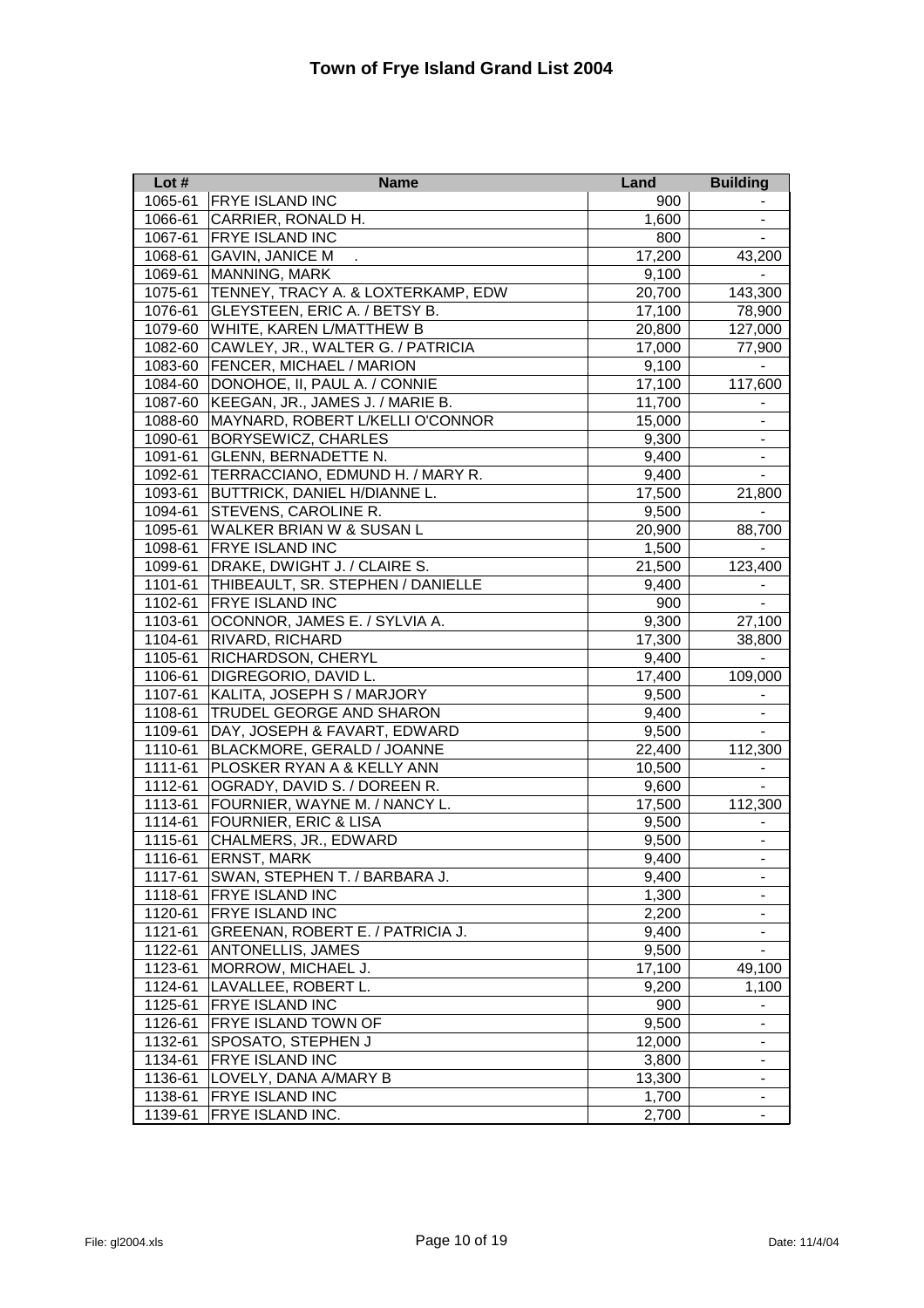| Lot $#$ | <b>Name</b>                             | Land   | <b>Building</b>          |
|---------|-----------------------------------------|--------|--------------------------|
| 1140-61 | HEBERT, RICHARD M. / RONALD R.          | 17,500 | 100,000                  |
| 1141-61 | <b>FRYE ISLAND INC</b>                  | 900    | $\overline{\phantom{a}}$ |
| 1142-61 | RHODES, ROBERT E.                       | 9,800  | $\blacksquare$           |
| 1143-61 | <b>FRYE ISLAND INC</b>                  | 3,800  |                          |
| 1144-61 | OLSEN, WALTER / JUDITH                  | 17,500 | 75,100                   |
| 1148-61 | KING, DOUGLAS H.                        | 1,900  |                          |
| 1151-61 | MORIN, NICHOLAS / GLORIA                | 17,500 | 45,300                   |
| 1154-61 | <b>HERZOG WILLIAM R II &amp; MARY A</b> | 15,900 |                          |
| 1155-61 | <b>MAGSAMEN, RON</b>                    | 9,500  |                          |
| 1156-61 | FRYE ISLAND INC.                        | 1,000  |                          |
| 1157-61 | COOK, VICTORIA L.                       | 19,000 | 41,000                   |
| 1159-61 | PEASE, ROGER C. / CHARLOTTE S.          | 11,000 |                          |
| 1194-62 | <b>FRYE ISLAND INC</b>                  | 14,200 |                          |
| 1201-61 | <b>HADLEY, HAROLD A</b>                 | 2,300  | $\overline{\phantom{a}}$ |
| 1202-61 | SMITH CHARLES C. & SMARDZ, ELIZABETH    | 11,100 | $\overline{\phantom{a}}$ |
| 1203-61 | <b>MORRILL, MICHAEL P</b>               | 11,400 | $\blacksquare$           |
| 1204-61 | <b>FRYE ISLAND INC</b>                  | 1,500  | $\blacksquare$           |
| 1206-61 | STAFFORD, JR., NOEL D. / CATHERINE      | 28,200 | 90,600                   |
| 1207-61 | <b>ARONSON, M HOLLY</b>                 | 13,700 |                          |
| 1208-61 | CHLAPOWSKI, ANTHONY J. / ESTHER         | 21,100 | 74,500                   |
| 1209-61 | <b>ROY, RICHARD J.</b>                  | 13,100 |                          |
| 1210-61 | SPEED WILLIAM J                         | 11,000 | ۰                        |
| 1211-61 | Fogg, Robert L                          | 11,000 |                          |
| 1212-61 | <b>ARONSON, M HOLLY</b>                 | 28,100 | 86,200                   |
| 1213-61 | <b>TOOMEY, TIMOTHY / JEANNE</b>         | 22,000 | 117,200                  |
| 1214-61 | MCCARTY, HARRY B.                       | 29,300 | 67,200                   |
| 1216-61 | MCCARTY, HARRY B.                       | 11,300 |                          |
| 1218-61 | <b>MCCARTY, HARRY B</b>                 | 13,400 | $\blacksquare$           |
| 1219-61 | PINETTE, CYNTHIA P.                     | 21,800 | 66,900                   |
| 1220-61 | ALLEN, HELEN                            | 19,400 | 61,100                   |
| 1221-61 | AMATO, GEORGE S. / PIRJO R.             | 23,300 | 220,500                  |
| 1222-61 | DOLLOFF JR KENNETH W CO-TRUSTEE         | 33,000 | 67,200                   |
| 1224-61 | BURBANK, JOHN E. / PEGGY A.             | 13,300 |                          |
| 1225-61 | BURBANK, III, JOHN E. / PEGGY A.        | 21,000 | 100,200                  |
| 1226-61 | <b>FRYE ISLAND INC</b>                  | 1,100  |                          |
| 1227-61 | <b>BOSSIE, THOMAS J.</b>                | 19,300 | 130,200                  |
| 1228-61 | TOMS, CLARENCE M. / VIRGINIA            | 11,000 | ۰                        |
| 1230-61 | FRYE ISLAND INC                         | 1,900  |                          |
| 1231-61 | BELL, GEORGE C. / JOY A.                | 12,700 |                          |
| 1232-61 | FOLEY, THOMAS A.                        | 14,700 | $\overline{\phantom{a}}$ |
| 1234-61 | <b>HADLEY HAROLD A</b>                  | 11,800 |                          |
| 1235-61 | FLAHIVE, PAUL                           | 19,600 | 102,700                  |
| 1240-61 | <b>FRYE ISLAND INC</b>                  | 2,800  |                          |
| 1241-61 | O'REGAN, KEVIN M & TERRI L              | 13,300 | $\overline{\phantom{a}}$ |
| 1242-61 | <b>FRYE ISLAND INC</b>                  | 2,300  | $\overline{\phantom{a}}$ |
| 1245-61 | VAUGHN OCONNOR, ANNETTE                 | 12,300 |                          |
| 1246-61 | FRYE ISLAND INC                         | 1,100  | $\blacksquare$           |
| 1247-61 | <b>CUSTER, MARGO</b>                    | 11,800 | -                        |
| 1248-61 | <b>FRYE ISLAND INC</b>                  | 1,600  | Ξ.                       |
| 1249-61 | ROCKWELL, THOMAS P.                     | 11,300 |                          |
| 1250-61 | <b>FRYE ISLAND INC</b>                  | 1,200  | $\blacksquare$           |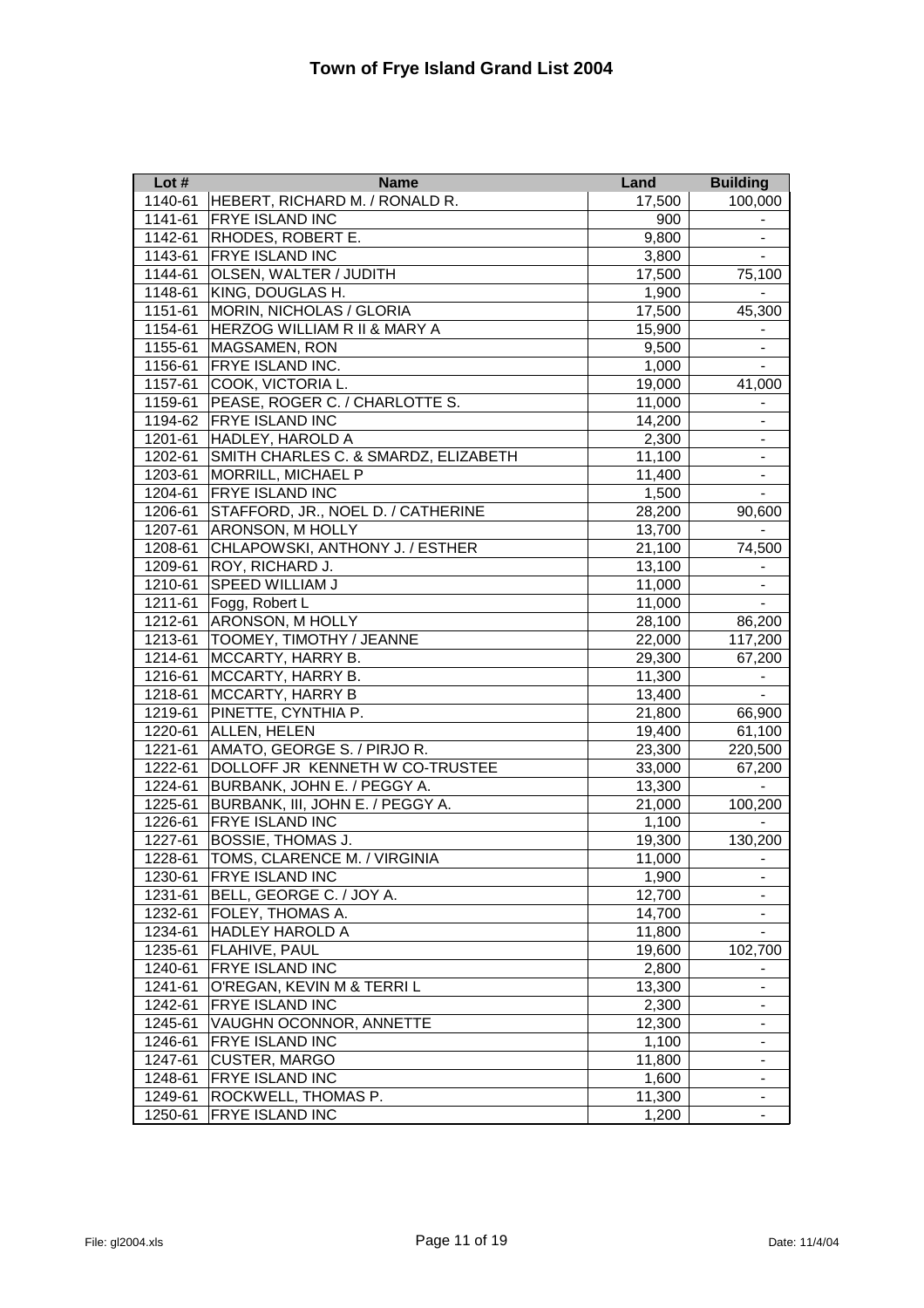| Lot $#$ | <b>Name</b>                        | Land   | <b>Building</b>              |
|---------|------------------------------------|--------|------------------------------|
| 1251-61 | <b>FRYE ISLAND TOWN OF</b>         | 11,900 |                              |
| 1252-61 | HANSEN, ROBERT W.                  | 13,100 |                              |
| 1255-61 | COOKE, STEPHEN M./HARRINGTON, ROSE | 9,800  | $\overline{\phantom{a}}$     |
| 1258-61 | LEWIS, DOUGLAS R, III/DARBY-SUE    | 20,300 | 37,300                       |
| 1259-61 | <b>FRYE ISLAND INC</b>             | 1,200  |                              |
| 1260-61 | <b>FRYE ISLAND INC</b>             | 1,200  |                              |
| 1261-61 | NOONAN, THOMAS / JANE              | 11,200 |                              |
| 1264-61 | <b>FRYE ISLAND INC</b>             | 2,300  |                              |
| 1266-61 | <b>FRYE ISLAND INC</b>             | 1,600  |                              |
| 1268-62 | HAYNES, MARK / RUTH                | 20,100 | 86,300                       |
| 1269-62 | NOREN, CARL W & PATRICIA           | 12,300 |                              |
| 1270-62 | <b>FRYE ISLAND INC</b>             | 2,300  |                              |
| 1273-62 | MARKOS, PETER J.                   | 19,600 | 142,300                      |
| 1274-62 | <b>RUGGIERI, LUCI</b>              | 10,900 |                              |
| 1275-62 | RUGGIERI, FRANK A. / DEBORAH A.    | 19,500 | 119,800                      |
| 1276-62 | <b>BOYD, GERALDINE A.</b>          | 11,500 | $\overline{\phantom{a}}$     |
| 1278-61 | <b>RAY, STEPHEN / MARIA</b>        | 12,900 | $\blacksquare$               |
| 1279-62 | <b>FRYE ISLAND INC</b>             | 600    | $\overline{\phantom{a}}$     |
| 1280-61 | <b>FRYE ISLAND INC</b>             | 3,400  | $\overline{\phantom{a}}$     |
| 1283-61 | <b>MICUE III JOHN</b>              | 20,100 | 48,900                       |
| 1284-61 | WILLIAMS, JAMES/RALPH ALAN         | 20,600 | 66,100                       |
| 1286-61 | BISHOP, THOMAS J. / NANCY L.       | 19,900 | 71,000                       |
| 1287-61 | MCBRIDE, JAMES T. / CECELIA A.     | 12,300 |                              |
| 1288-61 | FOLEY, THOMAS A. / KAREN M.        | 12,100 | $\blacksquare$               |
| 1289-61 | FOLEY, KAREN M.                    | 19,700 | 47,200                       |
| 1291-61 | SULLIVAN, MARK W                   | 19,500 | 7,200                        |
| 1292-61 | CANTY, THOMAS J.                   | 20,500 | 108,100                      |
| 1293-61 | Hadley, Harold A.                  | 11,600 | $\blacksquare$               |
| 1294-61 | LEVESQUE, LAWRENCE A.              | 16,600 | 83,800                       |
| 1301-62 | <b>FRYE ISLAND INC.</b>            | 19,700 |                              |
| 1302-62 | HARTMAN PETER J & WALSH JOANNA M   | 20,400 | 100,100                      |
| 1303-62 | <b>FRYE ISLAND INC</b>             | 1,200  |                              |
| 1304-62 | <b>GILMAN KIMBERLY</b>             | 11,200 |                              |
| 1305-62 | BABINEAU, DIANE B. TRUSTEE         | 19,600 | 89,500                       |
| 1307-62 | <b>BABINEAU, DIANE B</b>           | 15,400 |                              |
| 1308-62 | <b>REALI JAMES</b>                 | 12,300 |                              |
| 1309-62 | KEUP, WILLIAM K. / NANCY A.        | 21,100 | 78,700                       |
| 1310-62 | FRYE, JR., CHARLES B. / CHRISANTHI | 12,100 |                              |
| 1311-62 | HADLEY, HAROLD A                   | 12,400 |                              |
| 1312-62 | BOMBACI, LOUIS / ELSIE M           | 15,800 |                              |
| 1314-62 | <b>FRYE ISLAND INC</b>             | 1,200  | $\blacksquare$               |
| 1315-62 | MARTINEZ, DANIEL J/MELISSA E       | 19,400 | 120,400                      |
| 1316-62 | REALI, JAMES V & DEBORAH A         | 17,600 | 107,100                      |
| 1317-62 | REALI, DEBORAH A.                  | 11,800 | -                            |
| 1318-62 | DIMOND, WILLIAM C.                 | 11,900 | $\overline{\phantom{a}}$     |
| 1319-62 | <b>REALI VINCENZO JAMES</b>        | 11,400 |                              |
| 1320-62 | ASLANIAN, GREGORY/JANET            | 11,800 | $\qquad \qquad \blacksquare$ |
| 1321-62 | PEDERSEN, DONNA E. & ASLANIAN, GRE | 21,200 | 88,000                       |
| 1322-62 | <b>FRYE ISLAND INC</b>             | 1,700  | $\overline{\phantom{0}}$     |
| 1323-62 | LEVESQUE, JOANN                    | 11,400 | Ξ.                           |
| 1324-62 | SAMPSON, JOHN H. / JOANNE          | 12,800 | $\blacksquare$               |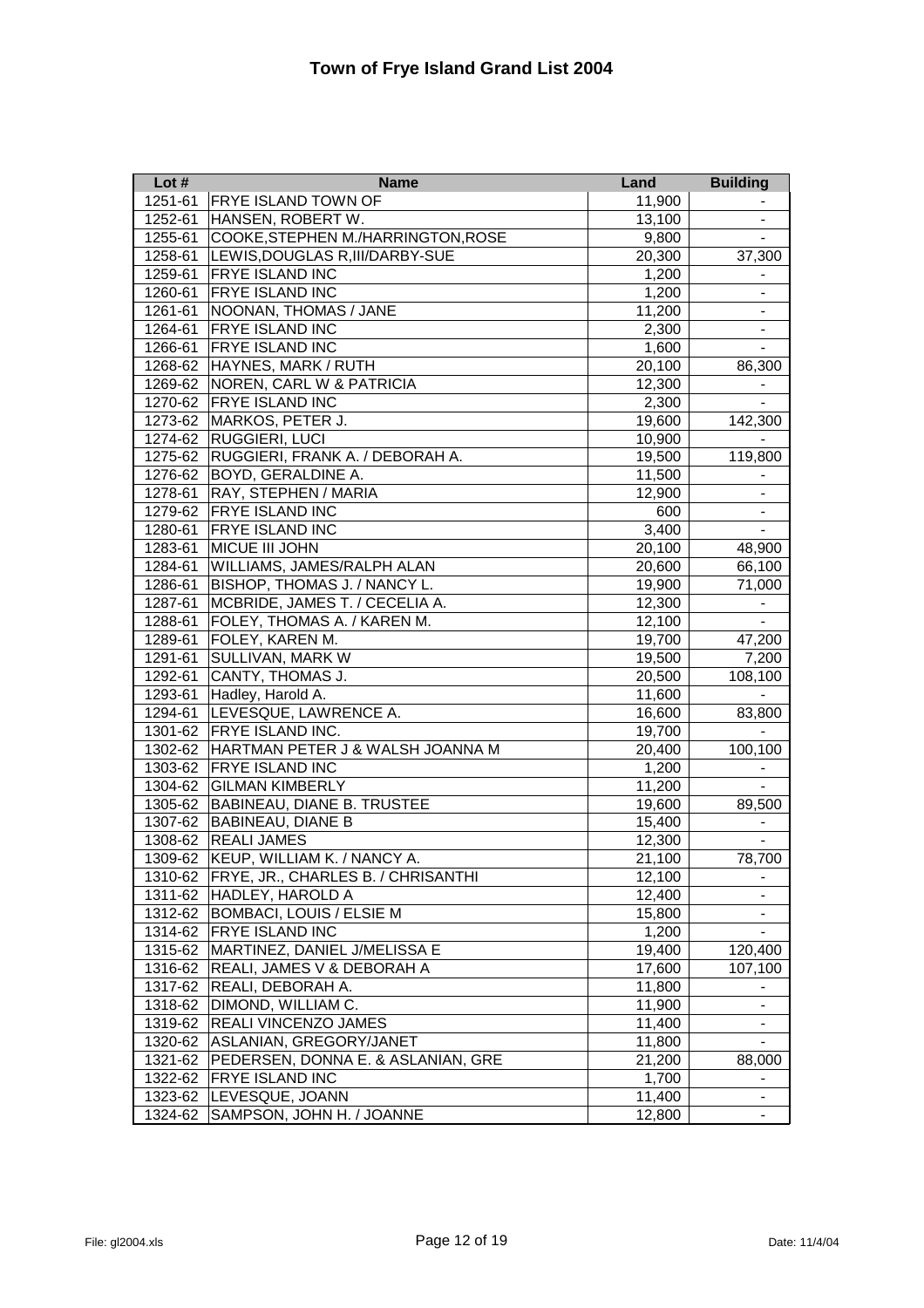| Lot $#$ | <b>Name</b>                              | Land   | <b>Building</b>          |
|---------|------------------------------------------|--------|--------------------------|
| 1325-62 | COULTER, HOLLY                           | 11,100 |                          |
| 1326-62 | <b>TROY, LISA</b>                        | 11,700 |                          |
| 1327-62 | CARON, HEIDI / DAVID                     | 11,200 |                          |
|         | 1328-62 TINSMAN, TIMOTHY J. / SUZANNE G. | 24,400 | 123,900                  |
| 1331-62 | <b>OSBORN, ERNEST C &amp; KAREN</b>      | 15,100 |                          |
| 1332-62 | SOLIMINI, VITO J. / MAUREEN              | 11,900 |                          |
| 1333-62 | SOLIMINI, VITO J. / MAUREEN A.           | 20,300 | 166,200                  |
| 1334-62 | <b>FRYE ISLAND INC</b>                   | 1,100  |                          |
| 1335-62 | McCrum, Scott P & BARBARA F              | 20,200 | 106,400                  |
| 1336-62 | <b>BARKER, MARCY L</b>                   | 20,000 | 95,700                   |
| 1337-62 | THURSTON, ROBERT E. / SHARON P.          | 19,100 | 80,200                   |
| 1340-62 | <b>FRYE ISLAND INC</b>                   | 3,200  | $\blacksquare$           |
| 1345-62 | <b>FRYE ISLAND INC</b>                   | 6,400  | $\blacksquare$           |
| 1346-62 | SANSONE, AGNES E                         | 11,800 | $\blacksquare$           |
| 1347-62 | BOYD, KEVIN E. & ELIZABETH D.            | 16,000 | $\overline{\phantom{a}}$ |
| 1348-62 | Delete                                   |        | $\overline{\phantom{a}}$ |
| 1350-62 | MESERVE, ALLEN L/DENISE M                | 11,500 | $\blacksquare$           |
|         | 1352-62 FRYE ISLAND INC                  | 1,500  | $\overline{\phantom{a}}$ |
| 1353-62 | POOR, DAVID J. / MICHELLE M.             | 23,900 | 67,800                   |
| 1355-62 | <b>COLLIGAN, JOAN MARIE</b>              | 17,900 |                          |
| 1357-62 | TREACY, JAMES F. /JEAN C.                | 12,000 | 67,900                   |
| 1358-62 | <b>FRYE ISLAND INC</b>                   | 1,600  | $\overline{\phantom{a}}$ |
| 1360-62 | DUPONT, GEORGE / PAM                     | 20,100 | 145,000                  |
| 1361-62 | <b>FRYE ISLAND INC</b>                   | 1,300  | $\overline{\phantom{a}}$ |
| 1380-62 | <b>FRYE ISLAND INC</b>                   | 8,000  | $\blacksquare$           |
| 1381-62 | <b>BRALEY, WILLIAM / CHARLEEN</b>        | 29,900 | 115,100                  |
| 1382-62 | DOYLE, ROBERT J & MARY E                 | 28,300 | 62,700                   |
| 1383-62 | <b>FRYE ISLAND INC</b>                   | 1,300  |                          |
| 1384-62 | <b>REALI DEBORAH</b>                     | 13,800 |                          |
| 1385-62 | KANNIARD, RANDY / KATHY                  | 14,100 |                          |
| 1386-62 | <b>FRYE ISLAND INC</b>                   | 2,300  |                          |
| 1389-62 | THOMAS, WILLIAM / GRACE                  | 9,900  |                          |
| 1390-62 | <b>SULLIVAN, MARK W</b>                  | 12,000 |                          |
| 1391-62 | BOND DAVID M. / HEIDI L.                 | 19,900 | 107,400                  |
| 1392-62 | <b>FRYE ISLAND INC</b>                   | 1,200  |                          |
| 1393-62 | <b>FRYE ISLAND INC</b>                   | 1,300  |                          |
| 1394-62 | <b>SCHRAFFT, PETER R / KRISTEN A</b>     | 13,100 | $\overline{\phantom{a}}$ |
| 1395-62 | <b>FRYE ISLAND INC</b>                   | 1,400  | $\sim$                   |
| 1396-62 | TAYLOR, GEORGE L. / FRANCES              | 22,200 | 89,700                   |
| 1397-62 | ANDERSON, JAMES W./YVETTE L.             | 21,400 | 115,600                  |
| 1398-62 | <b>MEIR WARREN TRUSTEE</b>               | 12,600 |                          |
| 1400-62 | <b>FRYE ISLAND INC</b>                   | 1,600  |                          |
| 1401-62 | SMITH, KIM                               | 12,800 |                          |
| 1402-62 | <b>FRYE ISLAND INC</b>                   | 1,400  |                          |
| 1403-62 | MACKEY, GEORGE F. / SANDRA A.            | 20,800 | 77,600                   |
| 1404-62 | RICHMOND, JAMES M. / SUSAN               | 12,700 |                          |
| 1405-62 | <b>ZITOLI GERALD</b>                     | 22,000 | 109,700                  |
| 1406-62 | EZZIO, TRACIE, G.                        | 19,400 | 124,500                  |
| 1407-62 | ORLOV, ROBERT / LAURIE M                 | 28,400 | 113,300                  |
| 1408-62 | DINANNO, RICHARD J.                      | 12,500 |                          |
| 1409-62 | MARCIONEK, DAVID J. / DEBORAH M.         | 19,600 | 36,000                   |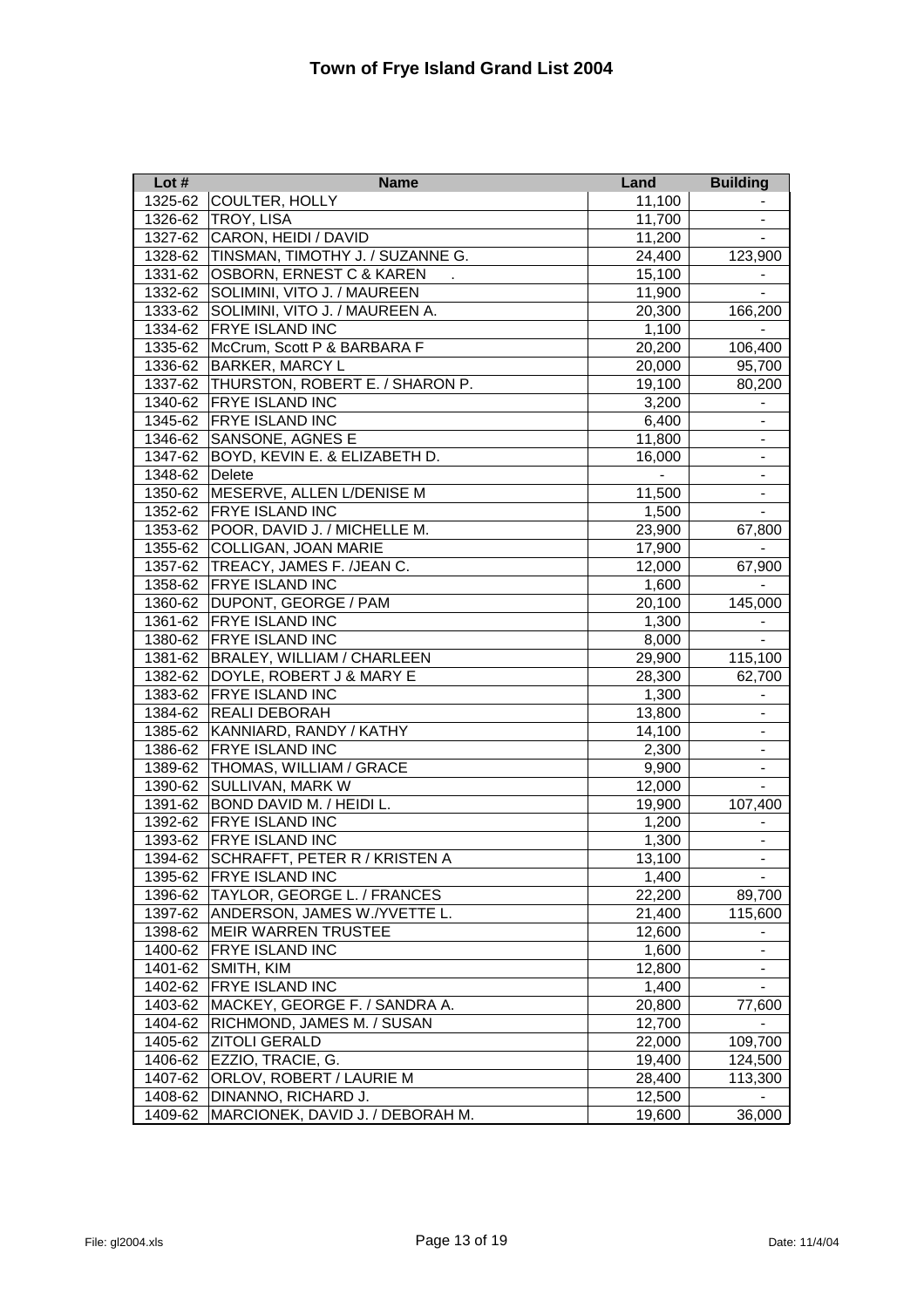| Lot $#$ | <b>Name</b>                        | Land           | <b>Building</b>              |
|---------|------------------------------------|----------------|------------------------------|
| 1410-62 | HADLEY, HAROLD A                   | 11,300         |                              |
| 1411-62 | NYE, DAVID B. / PATRICIA M.        | 10,000         | $\overline{\phantom{a}}$     |
| 1412-62 | LEVASSEUR, DICK                    | 1,800          | $\qquad \qquad \blacksquare$ |
| 1500-61 | <b>FRYE ISLAND INC</b>             | 32,000         | $\blacksquare$               |
| 1506-61 | <b>FRYE ISLAND INC</b>             | 2,200          | $\frac{1}{2}$                |
| 1514-62 | <b>FRYE ISLAND INC</b>             | 2,100          |                              |
| 1522-62 | <b>BROWN, SCOTT</b>                | 12,300         |                              |
| 1523-61 | <b>WILLIAMS JAMES</b>              | 11,900         |                              |
| 1524-61 | KARWON, WALTER A & MELINDA S.      | 24,000         | 43,300                       |
| 1526-61 | KARWON, WALTER A & MELINDA S.      | 11,900         |                              |
| 1528-61 | KARWON, WALTER A & MELINDA S.      | 11,300         |                              |
| 1529-61 | KARWON, WALTER A & MELINDA S.      | 15,200         | $\sim$                       |
| 1535-61 | DAIGLE, STEPHEN J. / ARLENE        | 19,000         | 119,200                      |
| 1540-61 | <b>FRYE ISLAND INC</b>             | 4,000          | $\overline{\phantom{a}}$     |
| 1545-61 | PENDER, BERNARD A & ANN MARIE      | 2,800          | $\overline{\phantom{0}}$     |
| 1550-61 | <b>FRYE ISLAND INC</b>             | 2,800          | $\overline{\phantom{a}}$     |
| 1552-61 | MITCHELL, HAROLD I.                | 11,000         | $\overline{\phantom{a}}$     |
| 1553-61 | JOYCE, DENISE M & JAMES & JOSEPH F | 19,000         | 72,000                       |
| 1554-61 | <b>ILICH, ROBERT</b>               | 20,500         | 109,600                      |
| 1555-61 | LEAVITT, JAMES A.                  | 12,300         |                              |
| 1600-62 | <b>HIGGINS, THOMAS M.</b>          | 44,100         | 1,800                        |
| 1601-62 | <b>FRYE ISLAND INC</b>             | 16,500         | $\qquad \qquad \blacksquare$ |
| 1603-62 | LYONS, KATHLEEN A. & SULLIVAN, MAU | 134,400        | 103,800                      |
| 1604-62 | CASAZZA, JAMES/SHAREN              | 206,800        | 118,900                      |
| 1606-62 | <b>CASAZZA JAMES &amp; SHAREN</b>  | $\blacksquare$ |                              |
| 1610-62 | <b>FRYE ISLAND INC</b>             | 31,500         |                              |
| 1615-62 | WALL EDWARD F & JULIA M LE         | 171,000        | 99,500                       |
| 1618-62 | <b>FRYE ISLAND INC</b>             | 88,200         |                              |
| 1620-62 | HUNT, ROBERT A. & MARY C./HUNT REA | 156,000        | 117,900                      |
| 1621-62 | OSBORN, PAUL J. / LORI F.          | 122,000        |                              |
| 1622-62 | NILES, JAY R. / MARY ANN           | 130,000        | 64,500                       |
| 1623-62 | MOLLOY, HAROLD J. / KATHLEEN G.    | 132,000        | 74,500                       |
| 1624-62 | KAPLAN, RICHARD N. / DENISE HORNE  | 132,000        | 161,600                      |
| 1625-62 | WRIGHT, ANDREW / CYNTHIA A.        | 131,200        |                              |
| 1626-62 | GORDON, JAMES W.                   | 137,200        | 229,900                      |
| 1627-62 | <b>TSOPANIDES, RENA</b>            | 130,000        |                              |
| 1628-62 | DEMARCO, RICHARD K. / NANCY H.     | 148,000        | 103,300                      |
| 1629-62 | MONTVILLE, LEIGH J. / DIANE        | 149,800        | 51,300                       |
| 1630-62 | DONOHUE, GARY M. / DIANE R.        | 138,800        | 103,800                      |
| 1631-62 | Hannah, Barbara M./ Trustee        | 135,600        | 90,900                       |
| 1632-62 | Hanchett, Kenneth E.               | 134,000        | 114,200                      |
| 1633-62 | POTTS, KATHLEEN A / JOSEPH J       | 139,600        | 123,200                      |
| 1634-62 | ARONSON, BARBARA S.                | 138,400        | 88,000                       |
| 1635-62 | BEAR, ADAM J. / MARYANNE           | 139,600        | 57,000                       |
| 1636-62 | HOOPER, ALLEN L. / SHERRY A.       | 140,000        | 90,100                       |
| 1637-62 | STEISS, JAMES E. / HOLLY A.        | 140,000        | 54,300                       |
| 1638-62 | GORRA, FERRIS G.                   | 142,400        | 56,500                       |
| 1639-61 | PRIESTLEY, LORNA B. FAMILY TRUST   | 140,000        | 55,800                       |
| 1640-61 | SIMPSON, EDWIN / GRAYCE            | 137,200        | 145,200                      |
| 1641-61 | LENEHAN, GARY / JANICE             | 132,400        | 141,000                      |
| 1642-61 | FRYE ISLAND INC                    | 16,000         | $\overline{\phantom{a}}$     |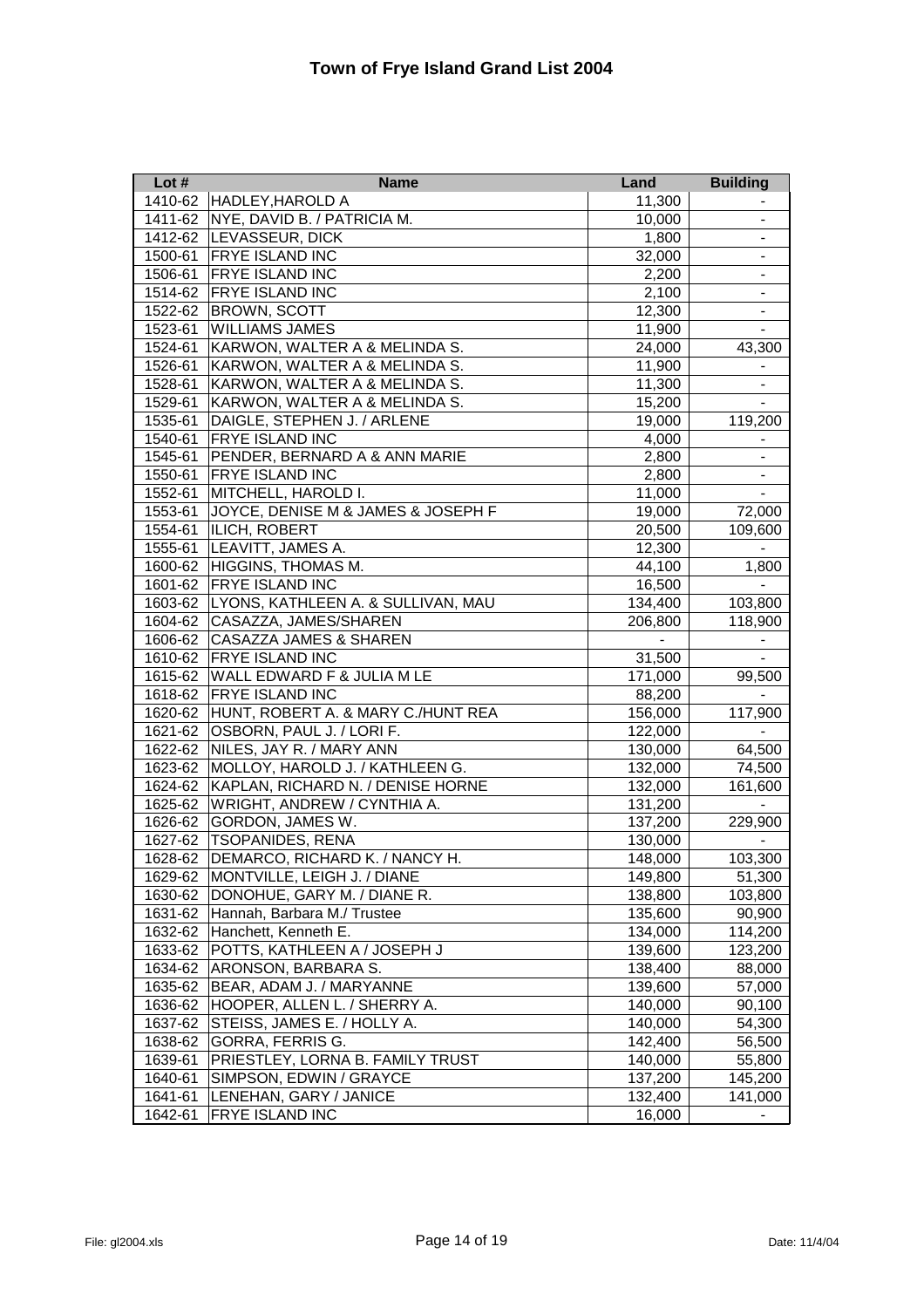| Lot $#$ | <b>Name</b>                             | Land    | <b>Building</b>          |
|---------|-----------------------------------------|---------|--------------------------|
| 1646-61 | <b>FRYE ISLAND INC</b>                  | 17,400  |                          |
| 1648-61 | HYVONEN, EERO J.                        | 47,600  |                          |
| 1649-61 | MAZZOLA, MIKE / KIRSI                   | 188,000 | 117,800                  |
| 1651-61 | KOKARAS JR., PETER A. / JUNE L. TTEES   | 140,000 | 72,000                   |
| 1652-61 | DABRITZ, KARL / KAREN                   | 144,000 | 139,700                  |
| 1653-61 | SEAWARD, DANIEL O JR / LINDA P          | 172,000 |                          |
| 1655-61 | BOVAIRD, NEILL L. / JADWIGA M.          | 128,000 | 132,500                  |
| 1656-61 | <b>FRYE ISLAND INC</b>                  | 12,500  |                          |
| 1657-61 | CRIVELLARO, CHARLES P. & ANN E./TH      | 130,000 | 98,000                   |
| 1659-61 | <b>FRYE ISLAND TOWN OF</b>              | 127,200 |                          |
| 1660-61 | <b>FRYE ISLAND INC</b>                  | 40,000  |                          |
| 1667-61 | THIBODEAU, ROGER E. / LINDA D.          | 144,000 | 56,300                   |
| 1668-61 | CALL, JR. CHARLES F. & ROGERS, WIN      | 144,000 | 157,000                  |
| 1669-61 | JACARUSO, JOSEPH M. / ELEANOR S.        | 134,000 |                          |
| 1670-61 | <b>FRYE ISLAND INC</b>                  | 13,000  | $\blacksquare$           |
| 1671-61 | <b>WEISE, E.F. CHRISTIAN</b>            | 136,000 | 95,300                   |
| 1672-61 | <b>WEISE, E.F. CHRISTIAN / MARIANNE</b> | 130,400 |                          |
| 1673-61 | ANSON, KENT F & ELIZABETH M             | 136,000 | 158,300                  |
| 1674-61 | ANSON, KENT F                           | 122,400 |                          |
| 1675-61 | <b>FRYE ISLAND INC</b>                  | 13,400  |                          |
| 1676-61 | DEMING, ROBERT N. / MARY A.             | 133,200 | 113,200                  |
| 1677-61 | SCHUTZ, JOHN E. / CAROL A.              | 140,000 | 117,600                  |
| 1678-61 | DECKER C DAVID                          | 167,000 | 178,900                  |
| 1679-61 | LEMIEUX, GERARD                         | 155,600 | 91,700                   |
| 1680-61 | OSSI, MICHAEL J. / JACQUELINE W.        | 142,000 | 87,400                   |
| 1681-61 | JOHNSON, EDWARD P. / KAREN M.           | 133,200 | 93,300                   |
| 1682-61 | BOURQUE, PAUL L. / RUTH A.              | 148,400 | 145,600                  |
| 1683-61 | WILSON, JR., MALCOLM / NELLIE           | 132,600 | 57,800                   |
| 1684-61 | BILODEAU MICHAEL A                      | 30,400  | $\overline{\phantom{0}}$ |
| 1685-61 | WEIDNER, WILLIAM A.                     | 12,500  |                          |
| 1686-60 | <b>FRYE ISLAND INC</b>                  | 20,600  | $\overline{\phantom{a}}$ |
| 1689-60 | MATTERA, RITA F.                        | 139,200 |                          |
| 1690-60 | TALMADGE, PAUL C. & PATRICIA A.         | 156,000 | 108,900                  |
| 1692-60 | <b>FRYE ISLAND INC</b>                  | 16,800  |                          |
| 1694-60 | GARDINI, LAWRENCE E / JAYNE E           | 176,600 | 64,100                   |
| 1695-60 | GARDINI, LAWRENCE E. / JAYNE E.         | 16,800  | 24,200                   |
| 1696-60 | <b>FRYE ISLAND INC</b>                  | 1,600   | $\blacksquare$           |
| 1697-60 | YULE, LANCE S.                          | 11,200  |                          |
| 1698-60 | PHILBRICK, WESLEY A/NELSA W             | 24,800  | 66,600                   |
| 1699-60 | RUCCI, RONALD S. / JACQUELINE M.        | 12,700  |                          |
| 1700-61 | FRYE ISLAND INC                         | 3,700   | $\overline{\phantom{a}}$ |
| 1706-61 | FRYE ISLAND INC                         | 1,500   | $\blacksquare$           |
| 1708-61 | WILLETTE, ROBERT                        | 12,300  |                          |
| 1711-61 | KETT, JOHN B. / THERESA M.              | 23,800  | 118,500                  |
| 1712-61 | <b>RUDEK, ROBERT</b>                    | 12,900  |                          |
| 1713-61 | SANVILLE, CHARLES J                     | 13,000  |                          |
| 1716-61 | FRYE ISLAND INC                         | 3,200   | $\blacksquare$           |
| 1719-61 | <b>HIGGINS, THOMAS M</b>                | 14,100  | -                        |
| 1720-61 | <b>FRYE ISLAND INC</b>                  | 1,900   | ۰.                       |
| 1723-61 | <b>FRYE ISLAND INC</b>                  | 1,200   |                          |
| 1724-61 | MURPHY, PAUL / ANN MARIE                | 15,100  | $\blacksquare$           |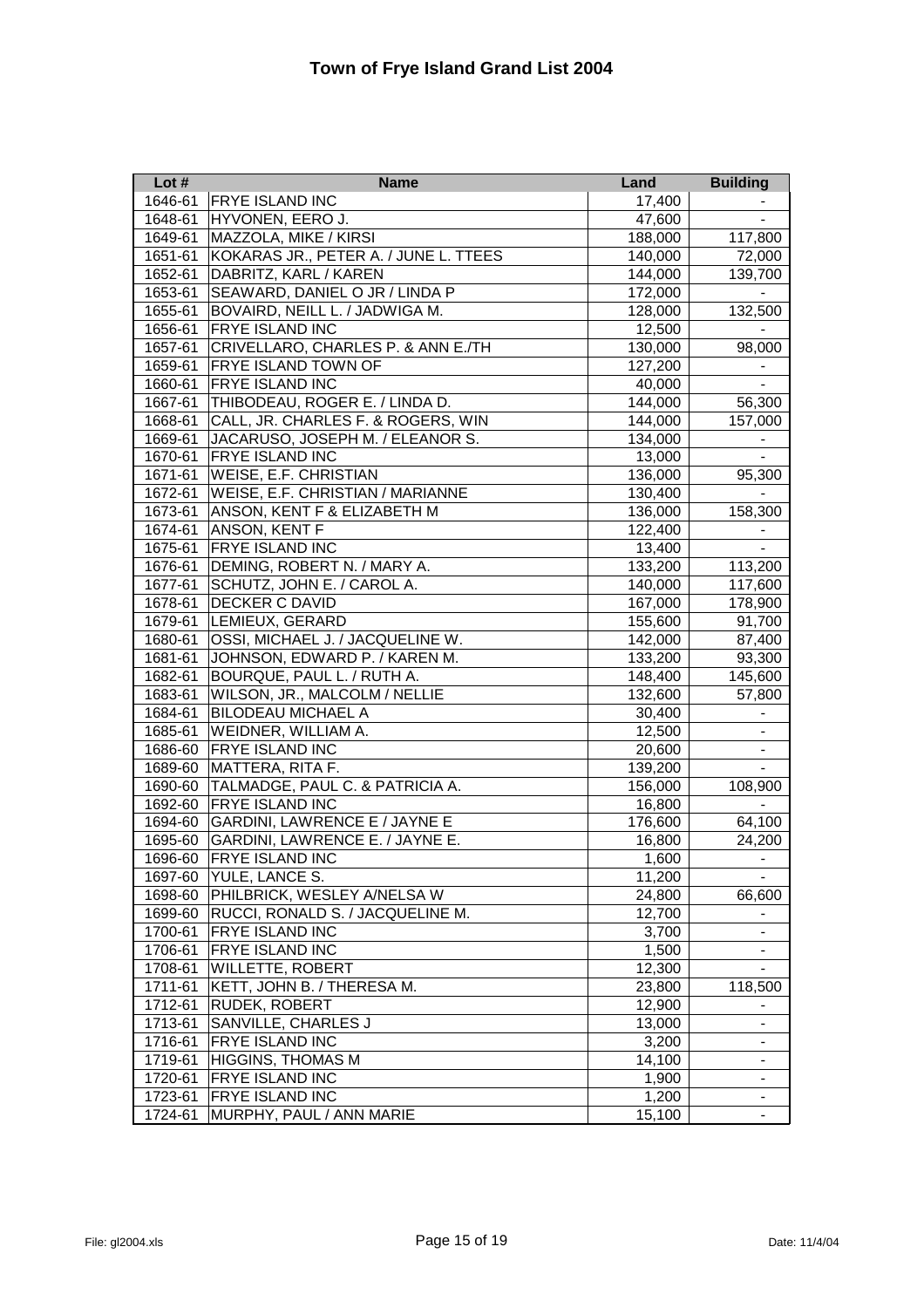| Lot $#$ | <b>Name</b>                           | Land   | <b>Building</b>              |
|---------|---------------------------------------|--------|------------------------------|
| 1725-61 | <b>FRYE ISLAND INC</b>                | 1,700  |                              |
| 1726-61 | <b>WALBOURNE, MARY</b>                | 12,700 |                              |
| 1727-62 | QUIST, BERTIL G. / CAROL D.           | 21,000 | 64,500                       |
| 1729-62 | TALVY, PETER R./NANCY L.              | 13,000 |                              |
| 1730-62 | HANSEN, ROBERT W.                     | 12,700 | $\overline{\phantom{0}}$     |
| 1731-62 | CHARRETTE, EDMOND / ANNIE             | 12,800 | $\overline{\phantom{0}}$     |
| 1732-62 | SPEED, WILLIAM J.                     | 13,000 | $\overline{\phantom{0}}$     |
| 1733-62 | BARRINGER, JOHN E. / CATHERINE M.     | 13,800 |                              |
| 1734-62 | <b>BRUMAGHIM, MILTON W.</b>           | 19,600 |                              |
| 1736-62 | Talvy, Peter R.                       | 14,700 |                              |
| 1737-62 | LYONS, LORRAINE A.                    | 14,300 |                              |
| 1738-62 | LYONS, PAUL J.                        | 21,600 | 178,700                      |
| 1740-62 | AMBROZAVITCH, PETER W./SUSAN M.       | 27,300 | 102,800                      |
| 1741-62 | GARCEAU, ROBERT W. / ANNE L.          | 13,700 |                              |
| 1745-62 | PARADIS, CHRISTOPHER / ZOANNE         | 12,900 | $\overline{\phantom{a}}$     |
| 1746-62 | <b>GORGONE, DANIEL M.</b>             | 12,900 | $\blacksquare$               |
| 1749-62 | <b>TOOMEY, JAMES M / DEBORAH LEE</b>  | 22,200 | 45,600                       |
| 1752-62 | FAULK, HERMAN A. / DORIS C.           | 27,800 | 53,000                       |
|         | 1753-62 HIGGINS, THOMAS M.            | 21,600 | 37,600                       |
|         | 1754-62 MCCRILLIS, ROBERT             | 13,500 | 1,800                        |
|         | 1755-62 BRUMAGHIM, MILTON W.          | 19,000 |                              |
| 1757-62 | KELLS, KERRY J. / LENORE K.           | 27,800 | 91,000                       |
| 1758-62 | <b>RICHARDSON, CHERYL</b>             | 17,100 |                              |
| 1759-62 | BRAGA, SR., JOSEPH J. / ROSE M.       | 13,500 | $\overline{\phantom{0}}$     |
| 1760-62 | POWERS, TIMOTHY M. / NANCY A.         | 13,400 | $\qquad \qquad \blacksquare$ |
| 1761-62 | <b>REX STEPHEN &amp; DOROTHEA</b>     | 13,200 | $\overline{\phantom{0}}$     |
| 1762-62 | CALVO, MARY LOU                       | 18,100 | $\overline{\phantom{a}}$     |
| 1764-62 | <b>FRYE ISLAND INC</b>                | 3,000  | $\overline{\phantom{a}}$     |
| 1767-62 | <b>STEVENS, III, WILLIAM / LOUISE</b> | 23,800 | 146,800                      |
| 1770-62 | O'DWYER JOHN                          | 24,800 |                              |
| 1771-62 | <b>FRYE ISLAND TOWN OF</b>            | 11,400 |                              |
| 1772-62 | <b>BOULANGER, PRISCILLA</b>           | 11,400 | $\overline{\phantom{a}}$     |
| 1773-62 | <b>FRYE ISLAND INC</b>                | 1,100  |                              |
| 1774-62 | CHRISTY, KRISTOPHER M/DIANE M         | 11,200 |                              |
| 1775-62 | PHILLIPS, RUSSELL/CHRISTINE           | 19,100 | 55,700                       |
| 1776-62 | DRISCOLL, EUGENE C. & HART, ELLEN     | 11,400 |                              |
| 1778-62 | MESSER, SR., DANIEL L.                | 12,900 | 41,200                       |
| 1780-62 | <b>FRYE ISLAND INC</b>                | 3,900  |                              |
| 1786-62 | PARASILITI, CLAIRE                    | 2,600  |                              |
| 1788-62 | <b>FRYE ISLAND INC</b>                | 1,800  |                              |
| 1789-62 | KOCHON, KENT L/ BARBARA H             | 12,600 | Ξ.                           |
| 1790-62 | <b>EREKSON MICHAEL E</b>              | 20,800 | 55,500                       |
| 1791-62 | NADEAU, SCOTT/JULIE                   | 21,300 | 117,000                      |
| 1794-62 | <b>FRYE ISLAND INC</b>                | 2,800  |                              |
| 1796-62 | <b>FRYE ISLAND INC</b>                | 2,500  |                              |
| 1800-62 | MACOMBER, ROBERT T.                   | 18,900 |                              |
| 1802-62 | <b>FRYE ISLAND INC</b>                | 3,300  | -                            |
| 1805-62 | ODWYER, JOHN                          | 9,500  |                              |
| 1806-62 | OSBORN, PAUL J. / LORI F.             | 23,800 | 137,800                      |
| 1807-62 | WITTLIFF, DAVID S./CATHERINE N.       | 23,800 | 107,800                      |
| 1808-62 | ADAMS, PHILLIP L. / MARIANNE          | 25,100 | 67,900                       |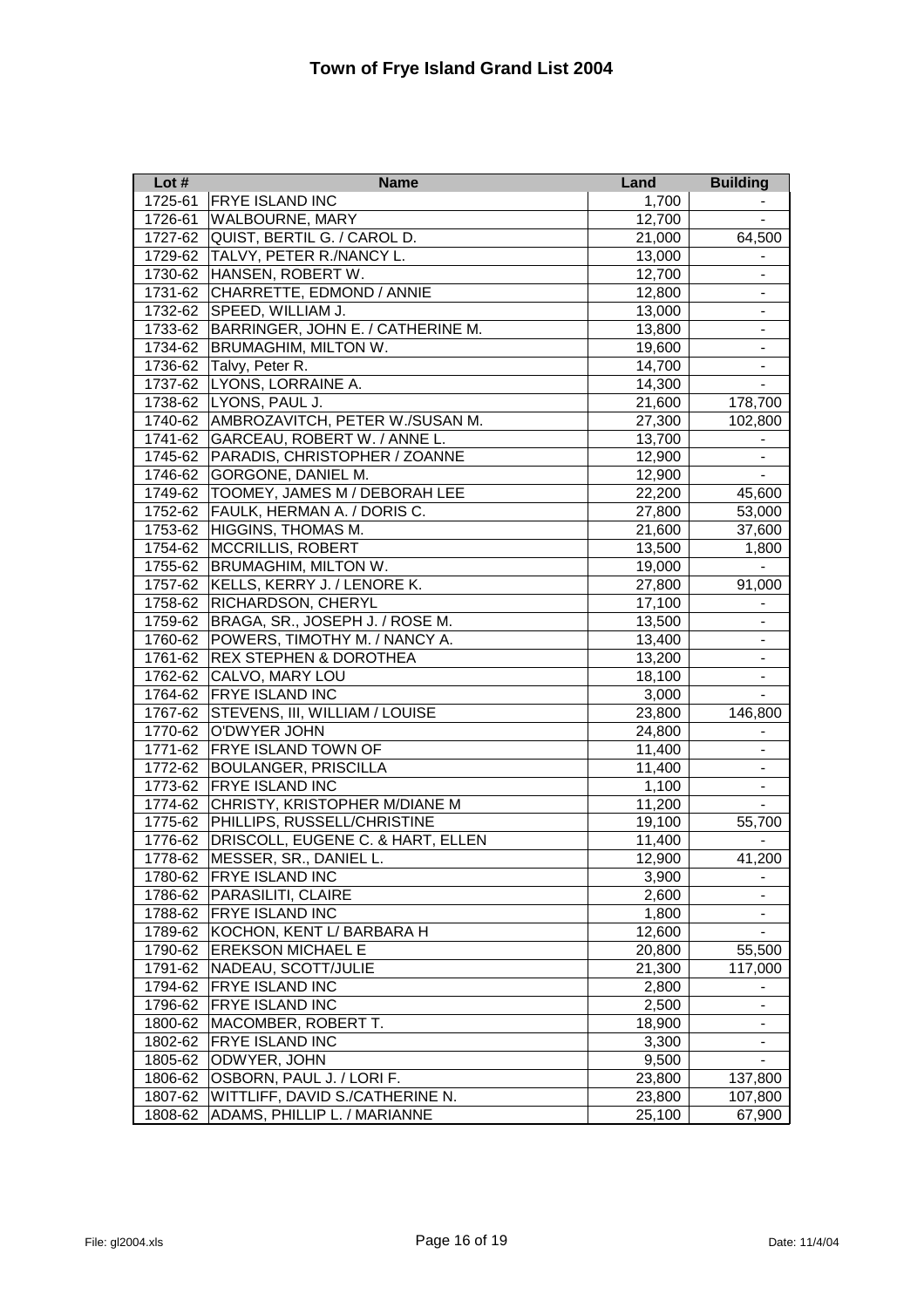| Lot $#$  | <b>Name</b>                          | Land   | <b>Building</b>              |
|----------|--------------------------------------|--------|------------------------------|
| 1809-62  | <b>FRYE ISLAND INC</b>               | 1,600  |                              |
| 1810-62  | <b>GORDON JAMES W</b>                | 17,000 |                              |
| 1811-62  | DONOHUE, GARY M. / DIANE R.          | 6,300  | $\overline{\phantom{0}}$     |
| 1812-62  | POTTS, KATHLEEN A. AND POTTS, JOSEPH | 23,500 | $\overline{\phantom{0}}$     |
| 1814-62  | <b>RILEY HEATHER</b>                 | 28,600 | 41,900                       |
| 1815-62  | MCCARTHY, THOMAS P.                  | 15,900 |                              |
| 1816-62  | MOSES, JAMES P.                      | 15,900 |                              |
| 1817-62  | SAVAGE, TODD S. & LINDA M. & PRENT   | 15,900 |                              |
| 1818-62  | CORNUT, CHARLES L. / SHIRLEY E.      | 15,900 |                              |
| 1822-61  | <b>FRYE ISLAND INC</b>               | 6,700  |                              |
| 1828-61  | HYVONEN, EERO J.                     | 19,400 | 92,500                       |
| 1829-61  | <b>GATELY, WILLIAM / ELAINE</b>      | 23,800 | 134,800                      |
| 1831-61  | <b>SMALL SUSAN S</b>                 | 23,700 | 63,400                       |
| 1832-61  | BURGESS, THOMAS A. / JUDITH A.       | 23,800 | 81,400                       |
| 1833-61  | PORT HARBOR REALTY LLC               | 16,000 | $\blacksquare$               |
| 1834-61  | FLANNERY, JACQUELINE A.              | 23,800 | 35,800                       |
| 1835-61  | BOVAIRD, NEILL L. / JADWIGA M.       | 3,200  | $\overline{\phantom{a}}$     |
| 1836-61  | <b>FRYE ISLAND INC</b>               | 1,600  | $\overline{\phantom{a}}$     |
| 1837-61  | BARTLETT, JR., JOHN S. / CAMILLE E   | 1,600  | $\overline{\phantom{a}}$     |
| 1838-61  | LOWE, ELAINE                         | 3,200  |                              |
| 1839-61  | LOWE, DAVID C. / ELAINE              | 23,800 | 114,800                      |
| 1842-61  | <b>FRYE ISLAND INC</b>               | 5,500  |                              |
| 1846-61  | <b>BOYD, JOHN / ROSEMARIE</b>        | 15,900 |                              |
| 1847-61  | BOYD, JOHN R. / ROSEMARIE A.         | 29,200 | 107,800                      |
| 1848-61  | <b>FRYE ISLAND INC</b>               | 1,700  |                              |
| 1849-61  | PELISSIER, RICHARD L TRUSTEE         | 25,200 | 139,200                      |
| 1850-61  | HALADUN, WILLIAM G / JOANN D         | 17,600 |                              |
| 1851-61  | FRYE ISLAND INC                      | 1,800  | $\overline{\phantom{a}}$     |
| 1852-61  | HICKS, KENNETH C.                    | 18,500 | $\overline{\phantom{a}}$     |
| 1853-61  | Richard, Paul B.                     | 26,900 | 39,900                       |
| 1854-61  | PORT HARBOR REALTY LLC               | 25,000 | $\overline{\phantom{0}}$     |
| 1855-61  | <b>FRYE ISLAND INC</b>               | 2,000  | $\overline{\phantom{a}}$     |
| 1856-61  | HARRIS, DUNCAN B. / BETH O.          | 19,500 |                              |
| 1857-61  | <b>FRYE ISLAND INC.</b>              | 7,800  |                              |
| 1858-61  | SCHUTZ, CAROL A.                     | 19,100 |                              |
| 1859-61  | <b>DECKER C DAVID</b>                | 7,800  |                              |
| 1860-61  | BUNGARD, HARRY E. / DORA E.          | 17,700 | $\overline{\phantom{a}}$     |
| 1861-61  | FRYE ISLAND INC                      | 1,800  |                              |
| 1862-61  | POOLER, ADAM, JACOB, PATRICK         | 17,200 |                              |
| 1863-61  | POOLER, ANN MARIE                    | 11,900 |                              |
| 1864-61  | FRYE ISLAND INC                      | 8,400  | $\overline{\phantom{0}}$     |
| 1865-061 | <b>FRYE ISLAND INC</b>               | 7,600  |                              |
| 1866-61  | ALEXANDER, FRANCIS E. / SHORT, MAR   | 19,600 | 138,500                      |
| 1867-61  | <b>FRYE ISLAND INC</b>               | 1,200  |                              |
| 1868-61  | <b>FRYE ISLAND TOWN OF</b>           | 2,300  |                              |
| 1870-61  | <b>FRYE ISLAND INC</b>               | 2,300  |                              |
| 1872-61  | STRASEN, ERIC J. / PAMELA S.         | 23,900 | 6,300                        |
| 1874-61  | <b>GAUDET, ANNE M</b>                | 26,800 | 92,400                       |
| 1875-61  | COULSEY.RAMONA A.                    | 23,500 | 120,700                      |
| 1876-61  | <b>BILODEAU, MICHAEL A</b>           | 15,500 | -                            |
| 1877-061 | <b>FRYE ISLAND INC</b>               | 1,600  | $\qquad \qquad \blacksquare$ |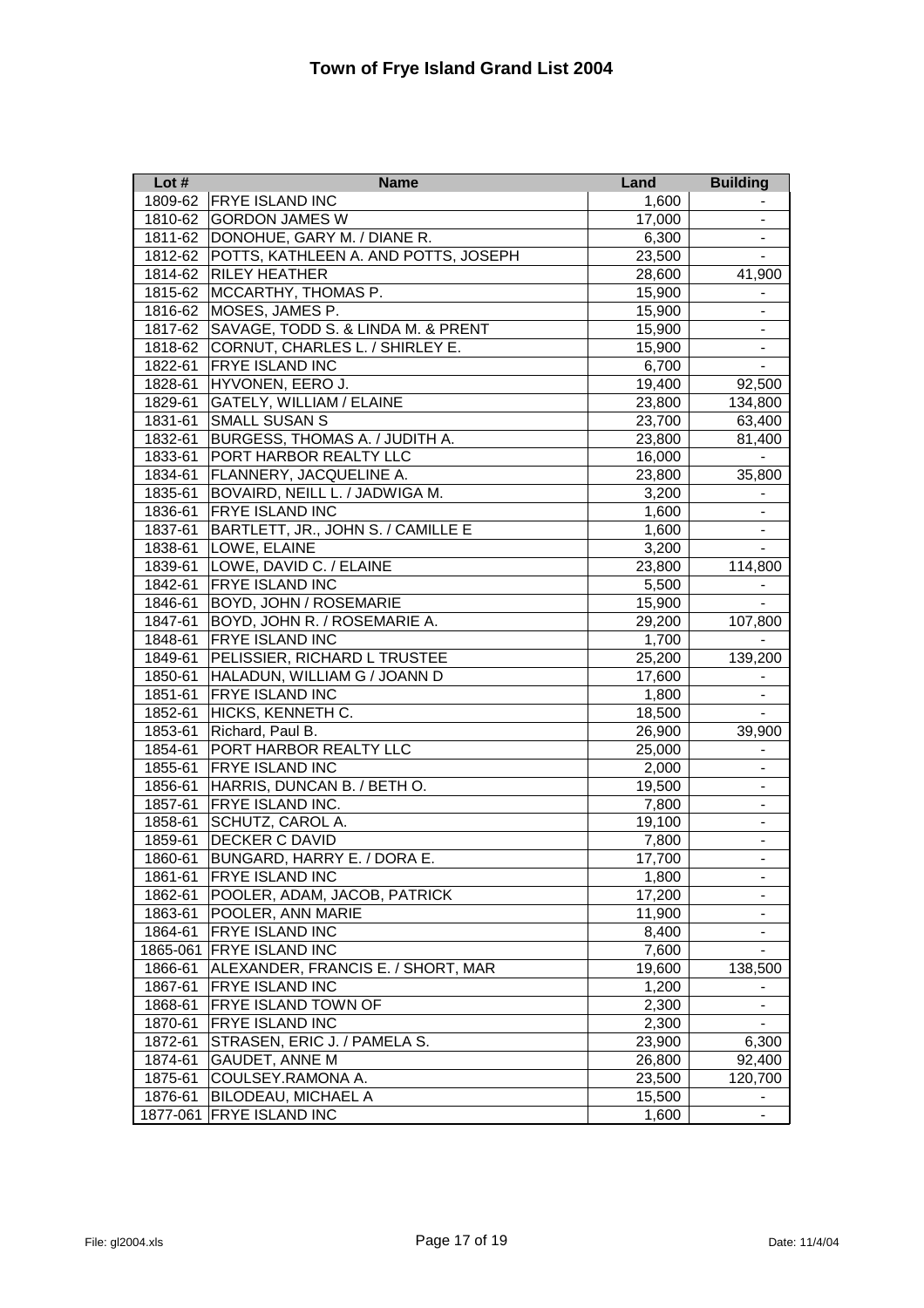| Lot $#$ | <b>Name</b>                          | Land    | <b>Building</b>              |
|---------|--------------------------------------|---------|------------------------------|
|         | 1878-061 FRYE ISLAND INC             | 6,300   |                              |
| 1879-61 | <b>FRYE ISLAND INC.</b>              | 1,600   | $\blacksquare$               |
| 1880-60 | <b>FRYE ISLAND INC</b>               | 1,600   |                              |
| 1881-60 | BATES, CLIFFORD S & THERESA L        | 23,500  | 47,000                       |
| 1882-60 | <b>FRYE ISLAND INC</b>               | 2,300   |                              |
| 1884-60 | <b>SHORTILL, THOMAS F.</b>           | 15,500  |                              |
| 1886-60 | <b>FRYE ISLAND INC</b>               | 2,500   |                              |
| 1887-60 | YULE, LANCE S.                       | 12,400  |                              |
| 1888-60 | TORRA, ANTHONY N. / MARY L.          | 19,500  | 142,000                      |
| 1889-60 | DISALVO, ANDREW J. / CELINE M.       | 19,500  | 115,900                      |
| 1890-60 | MESSERVEY, AMBROSE H                 | 23,800  | 102,100                      |
| 1892-60 | NOBLE, SHIRLEY                       | 19,800  | 124,000                      |
| 1896-60 | ROOS, MARTIN F.                      | 12,000  | $\blacksquare$               |
| 1898-60 | <b>FRYE ISLAND INC</b>               | 2,900   | $\blacksquare$               |
| 1900-60 | MARTIN, JAN D./CHRISTIAN B/MICHAEL T | 20,000  | 122,400                      |
| 1901-61 | <b>SULLIVAN, MARK W</b>              | 26,000  | 98,200                       |
| 1903-61 | <b>ROCKWELL, THOMAS P.</b>           | 12,000  | $\overline{\phantom{a}}$     |
| 1904-61 | <b>FRYE ISLAND INC</b>               | 1,900   | $\overline{\phantom{a}}$     |
| 1906-61 | DOUGHERTY, THERESA A.                | 12,000  | $\blacksquare$               |
| 1907-61 | PENDER, BERNARD A/ANN MARIE          | 12,000  | $\qquad \qquad \blacksquare$ |
| 1908-61 | <b>FRYE ISLAND INC</b>               | 1,400   | $\blacksquare$               |
| 1910-61 | <b>FRYE ISLAND INC</b>               | 1,400   | $\overline{\phantom{0}}$     |
| 1911-61 | MACVANE, ERIC J/GINA L               | 12,000  | $\blacksquare$               |
| 1914-61 | <b>FRYE ISLAND INC</b>               | 3,900   | $\overline{\phantom{a}}$     |
| 1920-61 | <b>FRYE ISLAND INC</b>               | 1,900   | $\overline{\phantom{a}}$     |
| 1921-61 | <b>FRYE ISLAND INC.</b>              | 12,400  | $\overline{\phantom{a}}$     |
| 1922-61 | YANICKY, JOHN F. / ALICE R.          | 2,400   |                              |
| 1923-61 | <b>FRYE ISLAND TOWN OF</b>           | 605,000 | 109,700                      |
| 1924-61 | FRYE ISLAND INC.                     | 1,700   |                              |
| 1925-61 | PALLI, DEAN M. & GIANNA M            | 19,400  | 51,900                       |
| 1926-61 | PALLI, DEAN M                        | 12,600  |                              |
| 1927-61 | CLAYTON, KENNETH J/CHRISTINE M       | 12,300  |                              |
| 1928-61 | HELBICK, JR., JOSEPH J.              | 21,100  | 130,300                      |
| 1929-61 | HELBICK, JR., JOSEPH J.              | 13,100  |                              |
| 1930-61 | HELBICK, JR., JOSEPH J.              | 12,400  |                              |
| 1936-61 | <b>FRYE ISLAND INC</b>               | 4,100   |                              |
| 1939-61 | MORSE, III, JAMES H. / SALLY E.      | 12,900  | $\overline{\phantom{a}}$     |
| 1940-61 | RENZ, WILLIAM F.                     | 12,400  | $\overline{\phantom{0}}$     |
| 1941-61 | BLACKMORE, JOANNE P                  | 14,300  | $\overline{\phantom{0}}$     |
| 1943-61 | GASCO, BRUCE A./TARA A               | 20,900  | 77,800                       |
| 1944-61 | BEAUDOIN, RICHARD R. / DIANE M.      | 20,400  | 32,500                       |
| 1945-61 | RUBIN, DAVID V. L.                   | 12,400  |                              |
| 1946-61 | KAKITIS, LEON H/SALLY E.             | 12,400  |                              |
| 1948-60 | <b>MYATT, JOHN</b>                   | 23,400  | 95.900                       |
| 1949-60 | MYATT, JOHN/ROBERTA L.               | 12,000  |                              |
| 1950-60 | <b>FRYE ISLAND INC</b>               | 2,200   | -                            |
| 1957-60 | <b>FRYE ISLAND INC</b>               | 1,200   |                              |
| 1958-60 | LIBBY, ROBERT W & CYNTHIA F          | 2,400   |                              |
| 1959-60 | LIBBY,ROBERT W/CYNTHIA F             | 20,100  | 59,500                       |
| 1960-60 | <b>FRYE ISLAND INC</b>               | 1,600   |                              |
| 1962-60 | MADORE, RICHARD H. / SHIRLEY S.      | 19,700  | 115,900                      |